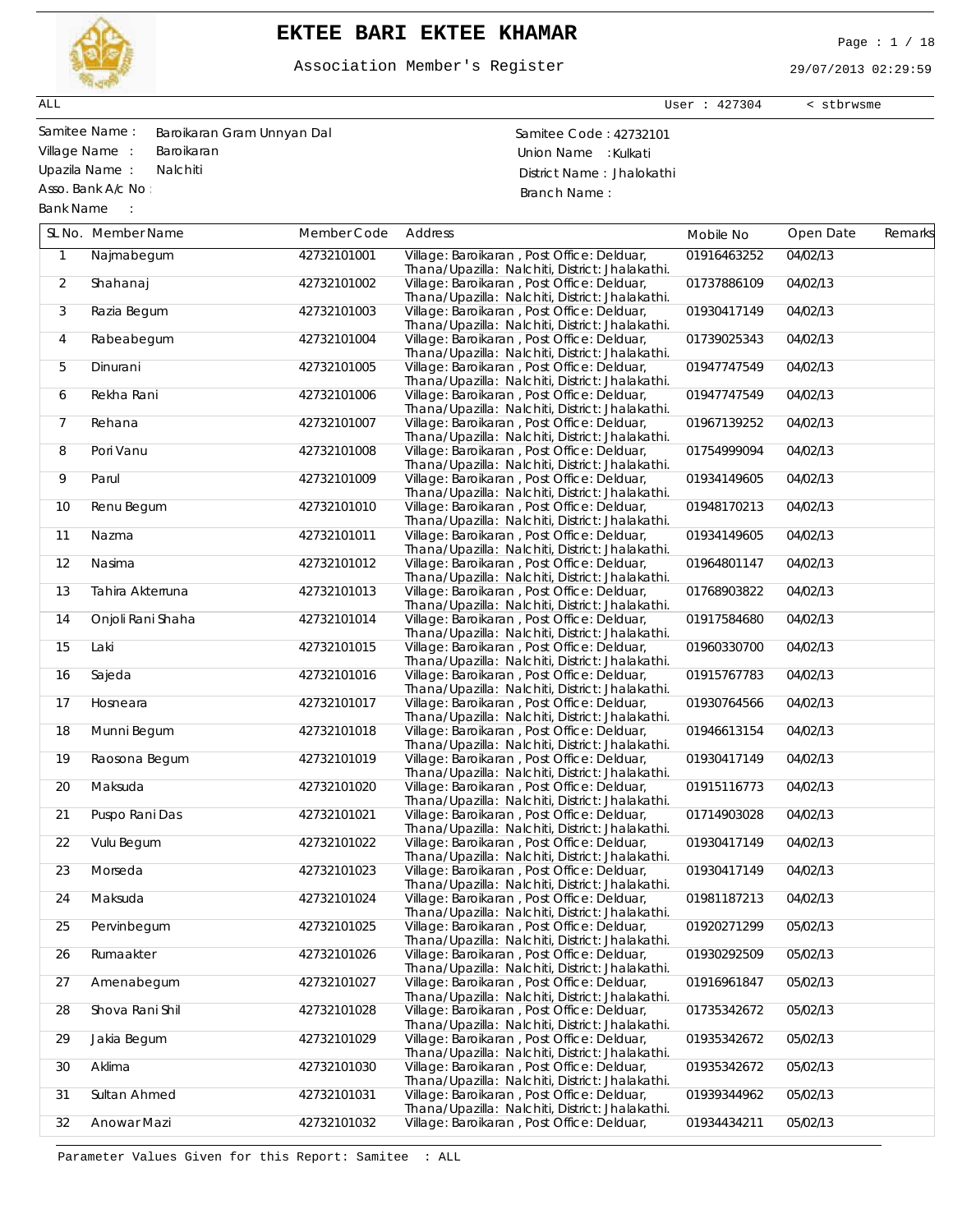

# **EKTEE BARI EKTEE KHAMAR** Page : 2 / 18

Association Member's Register

29/07/2013 02:29:59

User : 427304 < stbrwsme

ALL

Asso. Bank A/c No :

Bank Name :

Samitee Name : Samitee Code : 42732101 Baroikaran Gram Unnyan Dal Village Name : Baroikaran **Manual State And Ame : Kulkati** Union Name : Kulkati Upazila Name : Nalchiti **District Name : Nalchiti** District Name : Jhalokathi Branch Name :

|          | Member Name                    | Member Code                | Address                                                                                                                                      | Mobile No                  | Open Date            | Remarks |
|----------|--------------------------------|----------------------------|----------------------------------------------------------------------------------------------------------------------------------------------|----------------------------|----------------------|---------|
|          |                                |                            | Thana/ Upazilla: Nalchiti, District: Jhalakathi.                                                                                             |                            |                      |         |
| 33       | Mokim Hossen Kazi              | 42732101033                | Village: Baroikaran, Post Office: Delduar,<br>Thana/ Upazilla: Nalchiti, District: Jhalakathi.                                               | 01728746450                | 05/02/13             |         |
| 34       | Shahjahan Talukder             | 42732101034                | Village: Baroikaran, Post Office: Delduar,<br>Thana/ Upazilla: Nalchiti, District: Jhalakathi.                                               | 01930292509                | 05/02/13             |         |
| 35       | Anowar Uddin                   | 42732101035                | Village: Baroikaran, Post Office: Delduar,<br>Thana/ Upazilla: Nalchiti, District: Jhalakathi.                                               | 01930292509                | 05/02/13             |         |
| 36       | Gonopoti Shaha                 | 42732101036                | Village: Baroikaran, Post Office: Delduar,<br>Thana/ Upazilla: Nalchiti, District: Jhalakathi.                                               | 01929269308                | 05/02/13             |         |
| 37       | Fojle Ali                      | 42732101037                | Village: Baroikaran, Post Office: Delduar,<br>Thana/ Upazilla: Nalchiti, District: Jhalakathi.                                               | 01930292509                | 05/02/13             |         |
| 38       | Nikhil Das                     | 42732101038                | Village: Baroikaran, Post Office: Delduar,<br>Thana/ Upazilla: Nalchiti, District: Jhalakathi.                                               | 01723267111                | 05/02/13             |         |
| 39       | Altaf Hossen                   | 42732101039                | Village: Baroikaran, Post Office: Delduar,<br>Thana/ Upazilla: Nalchiti, District: Jhalakathi.                                               | 01927166700                | 05/02/13             |         |
| 40       | Ripon Talukder                 | 42732101040                | Village: Baroikaran, Post Office: Delduar,<br>Thana/ Upazilla: Nalchiti, District: Jhalakathi.                                               | 01927886944                | 05/02/13             |         |
| 41       | Sohel Howlader                 | 42732101041                | Village: Baroikaran, Post Office: Delduar,<br>Thana/ Upazilla: Nalchiti, District: Jhalakathi.                                               | 01680640141                | 10/02/13             |         |
| 42       | Hatem Talukder                 | 42732101042                | Village: Baroikaran, Post Office: Delduar,<br>Thana/ Upazilla: Nalchiti, District: Jhalakathi.                                               | 01732615096                | 12/02/13             |         |
| 43       | Kabir Howlader                 | 42732101043                | Village: Baroikaran, Post Office: Delduar,<br>Thana/ Upazilla: Nalchiti, District: Jhalakathi.                                               | 01965313672                | 12/02/13             |         |
| 44       | Ansar Forazi                   | 42732101044                | Village: Baroikaran, Post Office: Delduar,<br>Thana/ Upazilla: Nalchiti, District: Jhalakathi.                                               | 01939549123                | 12/02/13             |         |
| 45       | Suchitrarani                   | 42732101045                | Village: Baroikaran, Post Office: Delduar,<br>Thana/ Upazilla: Nalchiti, District: Jhalakathi.<br>Village: Baroikaran, Post Office: Delduar, | 01738521921                | 12/02/13             |         |
| 46       | Hasina Begum                   | 42732101046                | Thana/ Upazilla: Nalchiti, District: Jhalakathi.<br>Village: Baroikaran, Post Office: Delduar,                                               | 01930417149                | 12/02/13<br>12/02/13 |         |
| 47       | Lakibegum                      | 42732101047                | Thana/ Upazilla: Nalchiti, District: Jhalakathi.<br>Village: Baroikaran, Post Office: Delduar,                                               | 01720946746<br>01938218795 | 12/02/13             |         |
| 48<br>49 | Josnabegum<br><b>Rubel Dak</b> | 42732101048<br>42732101049 | Thana/ Upazilla: Nalchiti, District: Jhalakathi.                                                                                             | 01913005076                | 12/02/13             |         |
| 50       | Riajul Kazi                    | 42732101050                | Village: Baroikaran, Post Office: Delduar,<br>Thana/ Upazilla: Nalchiti, District: Jhalakathi.<br>Village: Baroikaran, Post Office: Delduar, | 01966631473                | 12/02/13             |         |
|          |                                |                            | Thana/ Upazilla: Nalchiti, District: Jhalakathi.                                                                                             | 01945978868                | 12/02/13             |         |
| 51<br>52 | Monujabegum<br>Kader Howlader  | 42732101051                | Village: Baroikaran, Post Office: Delduar,<br>Thana/ Upazilla: Nalchiti, District: Jhalakathi.<br>Village: Baroikaran, Post Office: Delduar, | 01737929175                | 12/02/13             |         |
| 53       | N/A                            | 42732101052<br>42732101053 | Thana/ Upazilla: Nalchiti, District: Jhalakathi.<br>Village: Baroikaran, Post Office: Delduar,                                               | 01930417149                | 12/02/13             |         |
| 54       | Shamim Hossen                  | 42732101054                | Thana/ Upazilla: Nalchiti, District: Jhalakathi.<br>Village: Baroikaran, Post Office: Delduar,                                               | 01763905944                | 12/02/13             |         |
| 55       | Ohab Howlader                  | 42732101055                | Thana/ Upazilla: Nalchiti, District: Jhalakathi.<br>Village: Baroikaran, Post Office: Delduar,                                               | 01833971900                | 12/02/13             |         |
| 56       | Ambia Begum                    | 42732101056                | Thana/ Upazilla: Nalchiti, District: Jhalakathi.<br>Village: Baroikaran, Post Office: Delduar,                                               | 01933520443                | 12/02/13             |         |
| 57       | Putul Rani Das                 | 42732101057                | Thana/ Upazilla: Nalchiti, District: Jhalakathi.<br>Village: Baroikaran, Post Office: Delduar,                                               | 01949358418                | 12/02/13             |         |
| 58       | Momtaz                         | 42732101058                | Thana/ Upazilla: Nalchiti, District: Jhalakathi.<br>Village: Baroikaran, Post Office: Delduar,                                               | 01945978895                | 12/02/13             |         |
| 59       | Kajem Ali                      | 42732101059                | Thana/ Upazilla: Nalchiti, District: Jhalakathi.<br>Village: Baroikaran, Post Office: Delduar,                                               | 01916924962                | 12/02/13             |         |
|          | Shohidhowlader                 |                            | Thana/ Upazilla: Nalchiti, District: Jhalakathi.<br>Village: Baroikaran, Post Office: Delduar,                                               | 01927859241                | 12/02/13             |         |
| 60       |                                | 42732101060                | Thana/ Upazilla: Nalchiti, District: Jhalakathi.                                                                                             |                            |                      |         |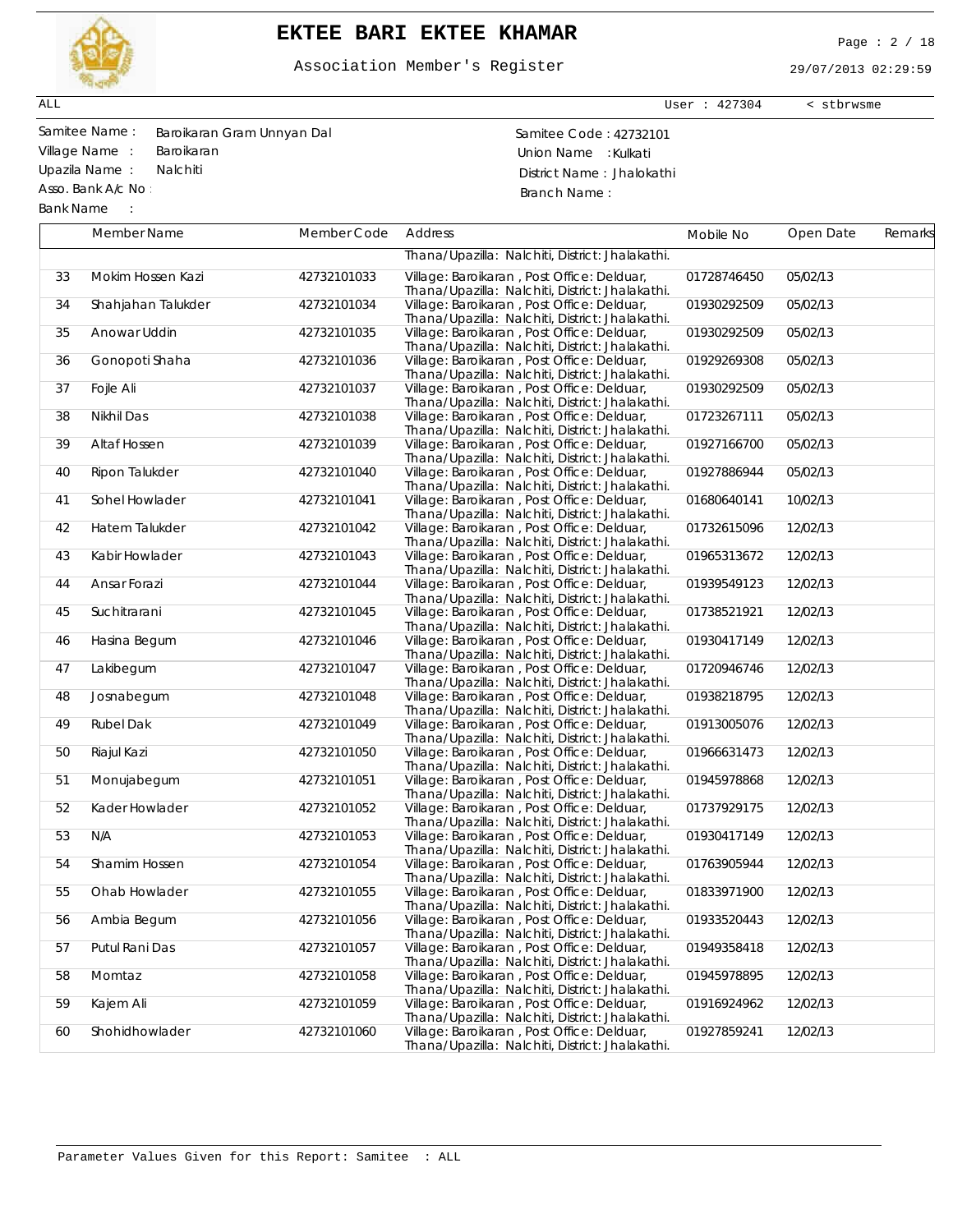

# **EKTEE BARI EKTEE KHAMAR** Page : 3 / 18

Association Member's Register

29/07/2013 02:29:59

User : 427304 < stbrwsme

ALL

Asso. Bank A/c No :

Bank Name :

Samitee Name : Samitee Code : 42732102 Paota Gram Unnyan Dal Village Name : Paota **Village Name : Paota** Upazila Name : Nalchiti **District Name : Nalchiti** District Name : Jhalokathi Branch Name :

|                | SL No. Member Name       | Member Code | Address                                                                              | Mobile No   | Open Date | Remarks |
|----------------|--------------------------|-------------|--------------------------------------------------------------------------------------|-------------|-----------|---------|
| $\mathbf{1}$   | Md: Abul Kasemmallik     | 42732102001 | Village: Paota, Post Office: Paota,<br>Upzila/Thana: Nalchiti, District: Jhalakathi. | 01724297767 | 10/02/13  |         |
| $\overline{2}$ | Firoj Alom               | 42732102002 | Village: Paota, Post Office: Paota,<br>Upzila/Thana: Nalchiti, District: Jhalakathi. | 01724542388 | 10/02/13  |         |
| 3              | Raonok Jahan             | 42732102003 | Village:Paota, Post Office: Paota,<br>Upzila/Thana: Nalchiti, District: Jhalakathi.  | 01758084852 | 20/02/13  |         |
| 4              | Md: Jahangirhossen       | 42732102004 | Village: Paota, Post Office: Paota,<br>Upzila/Thana: Nalchiti, District: Jhalakathi. | 01837753057 | 20/02/13  |         |
| 5              | Musammad Piara Begum     | 42732102005 | Village: Paota, Post Office: Paota,<br>Upzila/Thana: Nalchiti, District: Jhalakathi. | 01716868049 | 20/02/13  |         |
| 6              | Piarabegum               | 42732102006 | Village: Paota, Post Office: Paota,<br>Upzila/Thana: Nalchiti, District: Jhalakathi. | 01712174699 | 20/02/13  |         |
| $\overline{7}$ | Akhtaruzzaman            | 42732102007 | Village: Paota, Post Office: Paota,<br>Upzila/Thana: Nalchiti, District: Jhalakathi. | 01712174699 | 20/02/13  |         |
| 8              | Lovelybegum              | 42732102008 | Village: Paota, Post Office: Paota,<br>Upzila/Thana: Nalchiti, District: Jhalakathi. | 01712174699 | 21/02/13  |         |
| 9              | Mijanur Rahman           | 42732102009 | Village: Paota, Post Office: Paota,<br>Upzila/Thana: Nalchiti, District: Jhalakathi. | 01715384332 | 21/02/13  |         |
| 10             | Kamrul Nahar             | 42732102010 | Village: Paota, Post Office: Paota,<br>Upzila/Thana: Nalchiti, District: Jhalakathi. | 01715384332 | 21/02/13  |         |
| 11             | Khadijabegum             | 42732102011 | Village: Paota, Post Office: Paota,<br>Upzila/Thana: Nalchiti, District: Jhalakathi. | 01731342982 | 21/02/13  |         |
| 12             | Musammad Nur Jahan       | 42732102012 | Village: Paota, Post Office: Paota,<br>Upzila/Thana: Nalchiti, District: Jhalakathi. | 01716868049 | 21/02/13  |         |
| 13             | Musammad Najmabegum      | 42732102013 | Village: Paota, Post Office: Paota,<br>Upzila/Thana: Nalchiti, District: Jhalakathi. | 01716868049 | 21/02/13  |         |
| 14             | Rijia Akter              | 42732102014 | Village: Paota, Post Office: Paota,<br>Upzila/Thana: Nalchiti, District: Jhalakathi. | 01712463357 | 21/02/13  |         |
| 15             | Lovely                   | 42732102015 | Village: Paota, Post Office: Paota,<br>Upzila/Thana: Nalchiti, District: Jhalakathi. | 01716868049 | 21/02/13  |         |
| 16             | Mohasin Kabir            | 42732102016 | Village: Paota, Post Office: Paota,<br>Upzila/Thana: Nalchiti, District: Jhalakathi. | 01914739656 | 21/02/13  |         |
| 17             | Rabea                    | 42732102017 | Village: Paota, Post Office: Paota,<br>Upzila/Thana: Nalchiti, District: Jhalakathi. | 01716868049 | 21/02/13  |         |
| 18             | Pervinbegum              | 42732102018 | Village: Paota, Post Office: Paota,<br>Upzila/Thana: Nalchiti, District: Jhalakathi. | 01843944882 | 21/02/13  |         |
| 19             | Shafali Begum            | 42732102019 | Village: Paota, Post Office: Paota,<br>Upzila/Thana: Nalchiti, District: Jhalakathi. | 01837753057 | 21/02/13  |         |
| 20             | Helena Begum             | 42732102020 | Village: Paota, Post Office: Paota,<br>Upzila/Thana: Nalchiti, District: Jhalakathi. | 01837753057 | 21/02/13  |         |
| 21             | Nilufabegum              | 42732102021 | Village: Paota, Post Office: Paota,<br>Upzila/Thana: Nalchiti, District: Jhalakathi. | 01716264172 | 21/02/13  |         |
| 22             | Ali Akbar                | 42732102022 | Village: Paota, Post Office: Paota,<br>Upzila/Thana: Nalchiti, District: Jhalakathi. | 01837753057 | 21/02/13  |         |
| 23             | Mostofahowlader          | 42732102023 | Village: Paota, Post Office: Paota,<br>Upzila/Thana: Nalchiti, District: Jhalakathi. | 01837753057 | 21/02/13  |         |
| 24             | Musammad Jakiabegum      | 42732102024 | Village: Paota, Post Office: Paota,<br>Upzila/Thana: Nalchiti, District: Jhalakathi. | 01716868049 | 21/02/13  |         |
| 25             | Musammadarifa            | 42732102025 | Village:Paota, Post Office: Paota,<br>Upzila/Thana: Nalchiti, District: Jhalakathi.  | 01940893100 | 21/02/13  |         |
| 26             | Musammad Nurunnaharbegum | 42732102026 | Village: Paota, Post Office: Paota,<br>Upzila/Thana: Nalchiti, District: Jhalakathi. | 01716868049 | 21/02/13  |         |
| 27             | Halimakhanom             | 42732102027 | Village: Paota, Post Office: Paota,<br>Upzila/Thana: Nalchiti, District: Jhalakathi. | 01716868049 | 21/02/13  |         |
| 28             | Nasrin                   | 42732102028 | Village: Paota, Post Office: Paota,<br>Upzila/Thana: Nalchiti, District: Jhalakathi. | 01716868049 | 21/02/13  |         |
| 29             | Momtaz                   | 42732102029 | Village: Paota, Post Office: Paota,<br>Upzila/Thana: Nalchiti, District: Jhalakathi. | 01714598292 | 21/02/13  |         |
| 30             | Rabeka                   | 42732102030 | Village: Paota, Post Office: Paota,<br>Upzila/Thana: Nalchiti, District: Jhalakathi. | 01721430505 | 21/02/13  |         |
| 31             | Soroar Hossen            | 42732102031 | Village: Paota, Post Office: Paota,<br>Upzila/Thana: Nalchiti, District: Jhalakathi. | 01739857234 | 21/02/13  |         |
| 32             | Kamrulislam              | 42732102032 | Village: Paota, Post Office: Paota,                                                  | 01716678208 | 21/02/13  |         |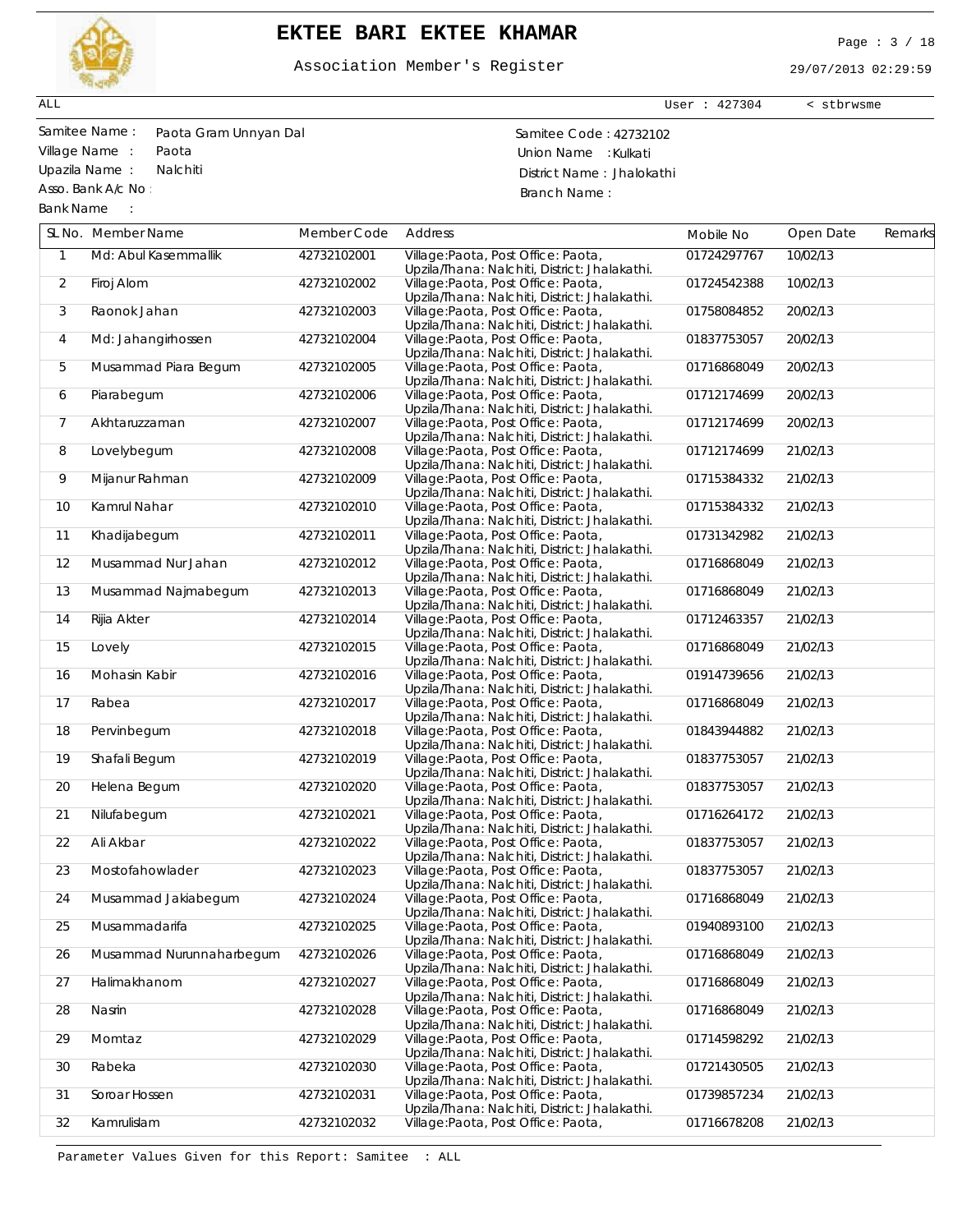

# **EKTEE BARI EKTEE KHAMAR** Page : 4 / 18

Association Member's Register

29/07/2013 02:29:59

User : 427304 < stbrwsme

ALL

 $\Box$ 

Asso. Bank A/c No :

Bank Name :

Samitee Name : Samitee Code : 42732102 Paota Gram Unnyan Dal Village Name : Paota **Disk and American Control Control Control** Union Name : Kulkati Upazila Name : Nalchiti **District Name : Nalchiti** District Name : Jhalokathi Branch Name :

|    | Member Name             | Member Code | Address                                                                              | Mobile No   | Open Date | Remarks |
|----|-------------------------|-------------|--------------------------------------------------------------------------------------|-------------|-----------|---------|
|    |                         |             | Upzila/Thana: Nalchiti, District: Jhalakathi.                                        |             |           |         |
| 33 | Maksudabegum            | 42732102033 | Village: Paota, Post Office: Paota,<br>Upzila/Thana: Nalchiti, District: Jhalakathi. | 01716868049 | 21/02/13  |         |
| 34 | Mosammad Saherabegum    | 42732102034 | Village: Paota, Post Office: Paota,<br>Upzila/Thana: Nalchiti, District: Jhalakathi. | 01837753057 | 21/02/13  |         |
| 35 | Renubegum               | 42732102035 | Village: Paota, Post Office: Paota,<br>Upzila/Thana: Nalchiti, District: Jhalakathi. | 01716092665 | 21/02/13  |         |
| 36 | Pervinakter             | 42732102036 | Village: Paota, Post Office: Paota,<br>Upzila/Thana: Nalchiti, District: Jhalakathi. | 01716092665 | 21/02/13  |         |
| 37 | Hosneara                | 42732102037 | Village: Paota, Post Office: Paota,<br>Upzila/Thana: Nalchiti, District: Jhalakathi. | 01722998665 | 21/02/13  |         |
| 38 | Khadijabegum            | 42732102038 | Village: Paota, Post Office: Paota,<br>Upzila/Thana: Nalchiti, District: Jhalakathi. | 01716092665 | 21/02/13  |         |
| 39 | Sajeda                  | 42732102039 | Village: Paota, Post Office: Paota,<br>Upzila/Thana: Nalchiti, District: Jhalakathi. | 01929989611 | 21/02/13  |         |
| 40 | Golenurbegum            | 42732102040 | Village: Paota, Post Office: Paota,<br>Upzila/Thana: Nalchiti, District: Jhalakathi. | 01716868049 | 21/02/13  |         |
| 41 | Onu Begum               | 42732102041 | Village: Paota, Post Office: Paota,<br>Upzila/Thana: Nalchiti, District: Jhalakathi. | 01716868049 | 21/02/13  |         |
| 42 | Ajimon Nesa Tuli        | 42732102042 | Village: Paota, Post Office: Paota,<br>Upzila/Thana: Nalchiti, District: Jhalakathi. | 01552579585 | 21/02/13  |         |
| 43 | Md: Alomgir Kabir       | 42732102043 | Village: Paota, Post Office: Paota,<br>Upzila/Thana: Nalchiti, District: Jhalakathi. | 01716264172 | 21/02/13  |         |
| 44 | Mukul Begum             | 42732102044 | Village: Paota, Post Office: Paota,<br>Upzila/Thana: Nalchiti, District: Jhalakathi. | 01716868049 | 21/02/13  |         |
| 45 | Kamal Hossen            | 42732102045 | Village: Paota, Post Office: Paota,<br>Upzila/Thana: Nalchiti, District: Jhalakathi. | 01738996393 | 21/02/13  |         |
| 46 | Ferdowsi                | 42732102046 | Village: Paota, Post Office: Paota,<br>Upzila/Thana: Nalchiti, District: Jhalakathi. | 01722998665 | 21/02/13  |         |
| 47 | Badsha Mastar           | 42732102047 | Village: Paota, Post Office: Paota,<br>Upzila/Thana: Nalchiti, District: Jhalakathi. | 01722278822 | 21/02/13  |         |
| 48 | Asrab Ali Khalifa       | 42732102048 | Village: Paota, Post Office: Paota,<br>Upzila/Thana: Nalchiti, District: Jhalakathi. | 01925878696 | 21/02/13  |         |
| 49 | Jesminbegum             | 42732102049 | Village: Paota, Post Office: Paota,<br>Upzila/Thana: Nalchiti, District: Jhalakathi. | 01725880838 | 21/02/13  |         |
| 50 | Md: Liton Howlader      | 42732102050 | Village: Paota, Post Office: Paota,<br>Upzila/Thana: Nalchiti, District: Jhalakathi. | 01932604552 | 21/02/13  |         |
| 51 | Md: Saidul              | 42732102051 | Village: Paota, Post Office: Paota,<br>Upzila/Thana: Nalchiti, District: Jhalakathi. | 01716868049 | 21/02/13  |         |
| 52 | Nilufabegum             | 42732102052 | Village: Paota, Post Office: Paota,<br>Upzila/Thana: Nalchiti, District: Jhalakathi. | 01716868049 | 21/02/13  |         |
| 53 | Md: Abdul Haquehowlader | 42732102053 | Village: Paota, Post Office: Paota,<br>Upzila/Thana: Nalchiti, District: Jhalakathi. | 01716868049 | 21/02/13  |         |
| 54 | Nargis                  | 42732102054 | Village: Paota, Post Office: Paota,<br>Upzila/Thana: Nalchiti, District: Jhalakathi. | 01837753057 | 21/02/13  |         |
| 55 | Habiburrahman           | 42732102055 | Village: Paota, Post Office: Paota,<br>Upzila/Thana: Nalchiti, District: Jhalakathi. | 01716868049 | 21/02/13  |         |
| 56 | Morsheda                | 42732102056 | Village: Paota, Post Office: Paota,<br>Upzila/Thana: Nalchiti, District: Jhalakathi. | 01716868049 | 21/02/13  |         |
| 57 | Rina                    | 42732102057 | Village: Paota, Post Office: Paota,<br>Upzila/Thana: Nalchiti, District: Jhalakathi. | 01758755518 | 21/02/13  |         |
| 58 | Delowar Hossen          | 42732102058 | Village: Paota, Post Office: Paota,<br>Upzila/Thana: Nalchiti, District: Jhalakathi. | 01929989611 | 21/02/13  |         |
| 59 | Rokea Begum             | 42732102059 | Village: Paota, Post Office: Paota,<br>Upzila/Thana: Nalchiti, District: Jhalakathi. | 01716868049 | 21/02/13  |         |
| 60 | Rahimabegum             | 42732102060 | Village: Paota, Post Office: Paota,<br>Upzila/Thana: Nalchiti, District: Jhalakathi. | 01716868049 | 21/02/13  |         |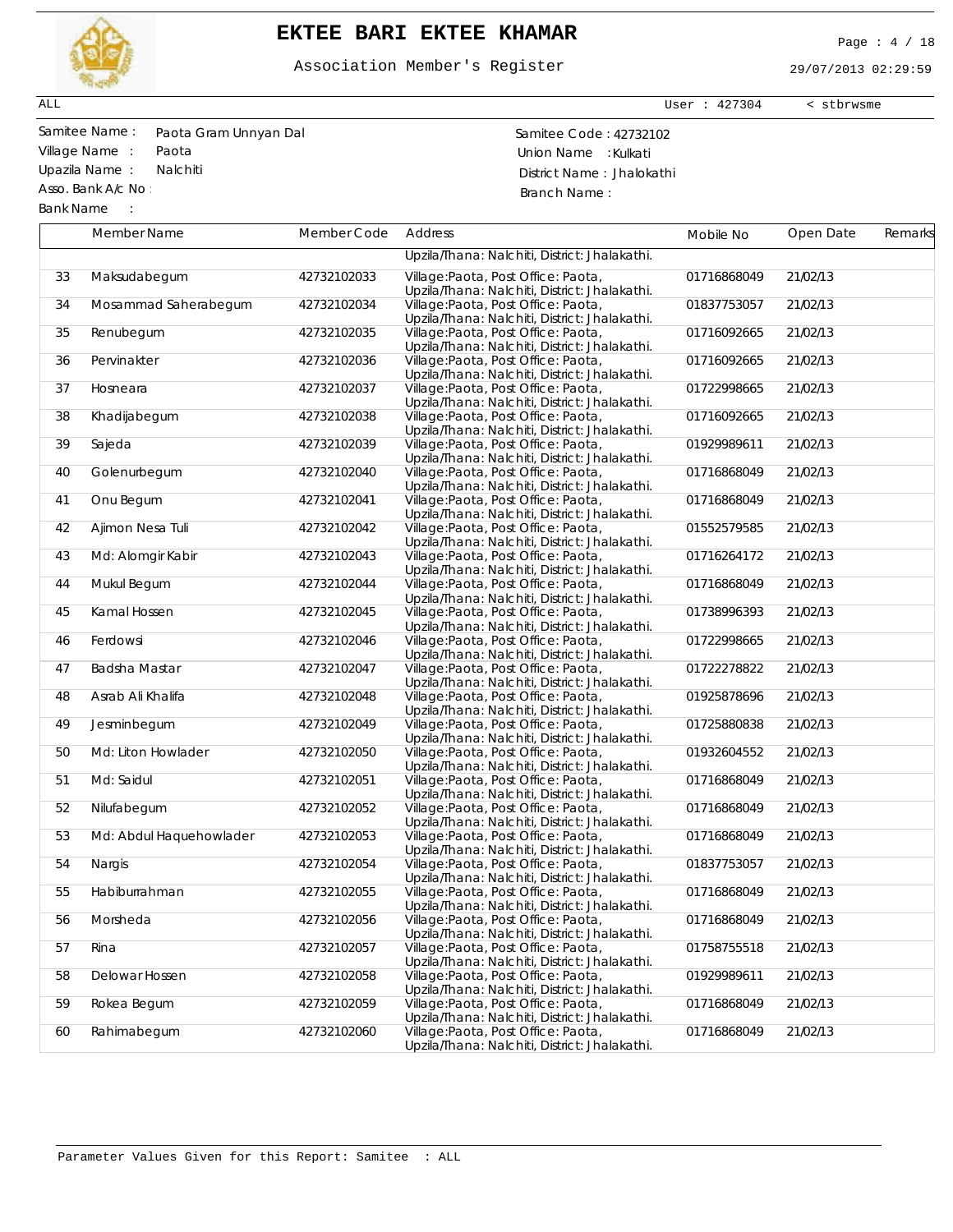

# **EKTEE BARI EKTEE KHAMAR** Page : 5 / 18

Association Member's Register

29/07/2013 02:29:59

User : 427304 < stbrwsme

ALL

Asso. Bank A/c No :

Bank Name :

Samitee Name : Samitee Code : 42732103 Delduar Gram Unnyan Dal Village Name : Delduar **Delamber 1996** Union Name : Kulkati Upazila Name : Nalchiti **District Name : Nalchiti** District Name : Jhalokathi Branch Name :

|                | SL No. Member Name       | Member Code | Address                                                                                                            | Mobile No   | Open Date | Remarks |
|----------------|--------------------------|-------------|--------------------------------------------------------------------------------------------------------------------|-------------|-----------|---------|
| 1              | Md: Humaun Kabir         | 42732103001 | Village: Delduar, Post Office: Delduar, Thanal<br>Upazilla: Nalchiti, District: Jhalakathi.                        | 01715451815 | 08/02/13  |         |
| $\overline{2}$ | Rashida Begum            | 42732103002 | Village: Delduar, Post Office: Delduar, Thana/ 01915110192<br>Upazilla: Nalchiti, District: Jhalakathi.            |             | 08/02/13  |         |
| 3              | Romen Kanti Howlader     | 42732103003 | Village: Delduar, Post Office: Delduar, Thana/ 01712517102<br>Upazilla: Nalchiti, District: Jhalakathi.            |             | 08/02/13  |         |
| 4              | Abdul Kader Howlader     | 42732103004 | Village: Delduar, Post Office: Delduar, Thana/ 01712517102<br>Upazilla: Nalchiti, District: Jhalakathi.            |             | 08/02/13  |         |
| 5              | Abdul Goni Akon          | 42732103005 | Village: Delduar, Post Office: Delduar, Thanal 01715451815<br>Upazilla: Nalchiti, District: Jhalakathi.            |             | 08/02/13  |         |
| 6              | Bala Rani Somaddar       | 42732103006 | Village: Delduar, Post Office: Delduar, Thanal 01926626616<br>Upazilla: Nalchiti, District: Jhalakathi.            |             | 08/02/13  |         |
| 7              | Mosammad: Hiraakter      | 42732103007 | Village: Delduar, Post Office: Delduar, Thanal 01715451815<br>Upazilla: Nalchiti, District: Jhalakathi.            |             | 08/02/13  |         |
| 8              | Mosammad: Alea Begum     | 42732103008 | Village: Delduar, Post Office: Delduar, Thana/ 01924786285<br>Upazilla: Nalchiti, District: Jhalakathi.            |             | 08/02/13  |         |
| 9              | Onjoli Rani              | 42732103009 | Village: Delduar, Post Office: Delduar, Thanal 01712517102<br>Upazilla: Nalchiti, District: Jhalakathi.            |             | 08/02/13  |         |
| 10             | Mosammad: Nupur Begum    | 42732103010 | Village: Delduar, Post Office: Delduar, Thana/ 01923891769<br>Upazilla: Nalchiti, District: Jhalakathi.            |             | 08/02/13  |         |
| 11             | Mosammad: Mukul Begum    | 42732103011 | Village: Delduar, Post Office: Delduar, Thanal 01919517102<br>Upazilla: Nalchiti, District: Jhalakathi.            |             | 08/02/13  |         |
| 12             | Mosammad: Rupia Begum    | 42732103012 | Village: Delduar, Post Office: Delduar, Thana/ 01712517102<br>Upazilla: Nalchiti, District: Jhalakathi.            |             | 08/02/13  |         |
| 13             | Babybegum                | 42732103013 | Village: Delduar, Post Office: Delduar, Thanal 01715451815<br>Upazilla: Nalchiti, District: Jhalakathi.            |             | 08/02/13  |         |
| 14             | Mosammad: Jahanara Begum | 42732103014 | Village: Delduar, Post Office: Delduar, Thana/ 01715451815<br>Upazilla: Nalchiti, District: Jhalakathi.            |             | 08/02/13  |         |
| 15             | Mosammad: Tajnehar Begum | 42732103015 | Village: Delduar, Post Office: Delduar, Thanal 01712517102<br>Upazilla: Nalchiti, District: Jhalakathi.            |             | 08/02/13  |         |
| 16             | Rinabegum                | 42732103016 | Village: Delduar, Post Office: Delduar, Thana/ 01712517102<br>Upazilla: Nalchiti, District: Jhalakathi.            |             | 08/02/13  |         |
| 17             | Jibon Bala               | 42732103017 | Village: Delduar, Post Office: Delduar, Thanal 01712517102<br>Upazilla: Nalchiti, District: Jhalakathi.            |             | 08/02/13  |         |
| 18             | Monuja Begum             | 42732103018 | Village: Delduar, Post Office: Delduar, Thana/ 01712517102<br>Upazilla: Nalchiti, District: Jhalakathi.            |             | 08/02/13  |         |
| 19             | Ritarani                 | 42732103019 | Village: Delduar, Post Office: Delduar, Thanal 01924940523<br>Upazilla: Nalchiti, District: Jhalakathi.            |             | 08/02/13  |         |
| 20             | Firojabegum              | 42732103020 | Village: Delduar, Post Office: Delduar, Thana/ 01715451815<br>Upazilla: Nalchiti, District: Jhalakathi.            |             | 08/02/13  |         |
| 21             | Mosammad: Hajerabegum    | 42732103021 | Village: Delduar, Post Office: Delduar, Thanal 01942107503<br>Upazilla: Nalchiti, District: Jhalakathi.            |             | 08/02/13  |         |
| 22             | Pervin Begum             | 42732103022 | Village: Delduar, Post Office: Delduar, Thana/ 01712517102<br>Upazilla: Nalchiti, District: Jhalakathi.            |             | 08/02/13  |         |
| 23             | <b>Babul Khalifa</b>     | 42732103023 | Village: Delduar, Post Office: Delduar, Thana/ 01712517102<br>Upazilla: Nalchiti, District: Jhalakathi.            |             | 08/02/13  |         |
| 24             | Sonjib Chondrohowlader   | 42732103024 | Village: Delduar, Post Office: Delduar, Thanal 01919517102<br>Upazilla: Nalchiti, District: Jhalakathi.            |             | 09/02/13  |         |
| 25             | Monir Chaprashi          | 42732103025 | Village: Delduar, Post Office: Delduar, Thana/ 01734802039   09/02/13<br>Upazilla: Nalchiti, District: Jhalakathi. |             |           |         |
| 26             | Champa Begum             | 42732103026 | Village: Delduar, Post Office: Delduar, Thana/ 01712517102<br>Upazilla: Nalchiti, District: Jhalakathi.            |             | 09/02/13  |         |
| 27             | Md: Shahin Howlader      | 42732103027 | Village: Delduar, Post Office: Delduar, Thanal<br>Upazilla: Nalchiti, District: Jhalakathi.                        | 01930754309 | 09/02/13  |         |
| 28             | Mahmudabegum             | 42732103028 | Village: Delduar, Post Office: Delduar, Thanal 01715451815<br>Upazilla: Nalchiti, District: Jhalakathi.            |             | 09/02/13  |         |
| 29             | Md: Mostofa Kamal        | 42732103029 | Village: Delduar, Post Office: Delduar, Thanal<br>Upazilla: Nalchiti, District: Jhalakathi.                        | 01715451815 | 09/02/13  |         |
| 30             | Foridabegum              | 42732103030 | Village: Delduar, Post Office: Delduar, Thanal<br>Upazilla: Nalchiti, District: Jhalakathi.                        | 01712517102 | 09/02/13  |         |
| 31             | Md: Kamal Hossen         | 42732103031 | Village: Delduar, Post Office: Delduar, Thanal<br>Upazilla: Nalchiti, District: Jhalakathi.                        | 01712517102 | 09/02/13  |         |
| 32             | Khadijabegum             | 42732103032 | Village: Delduar, Post Office: Delduar, Thanal 01731490065                                                         |             | 09/02/13  |         |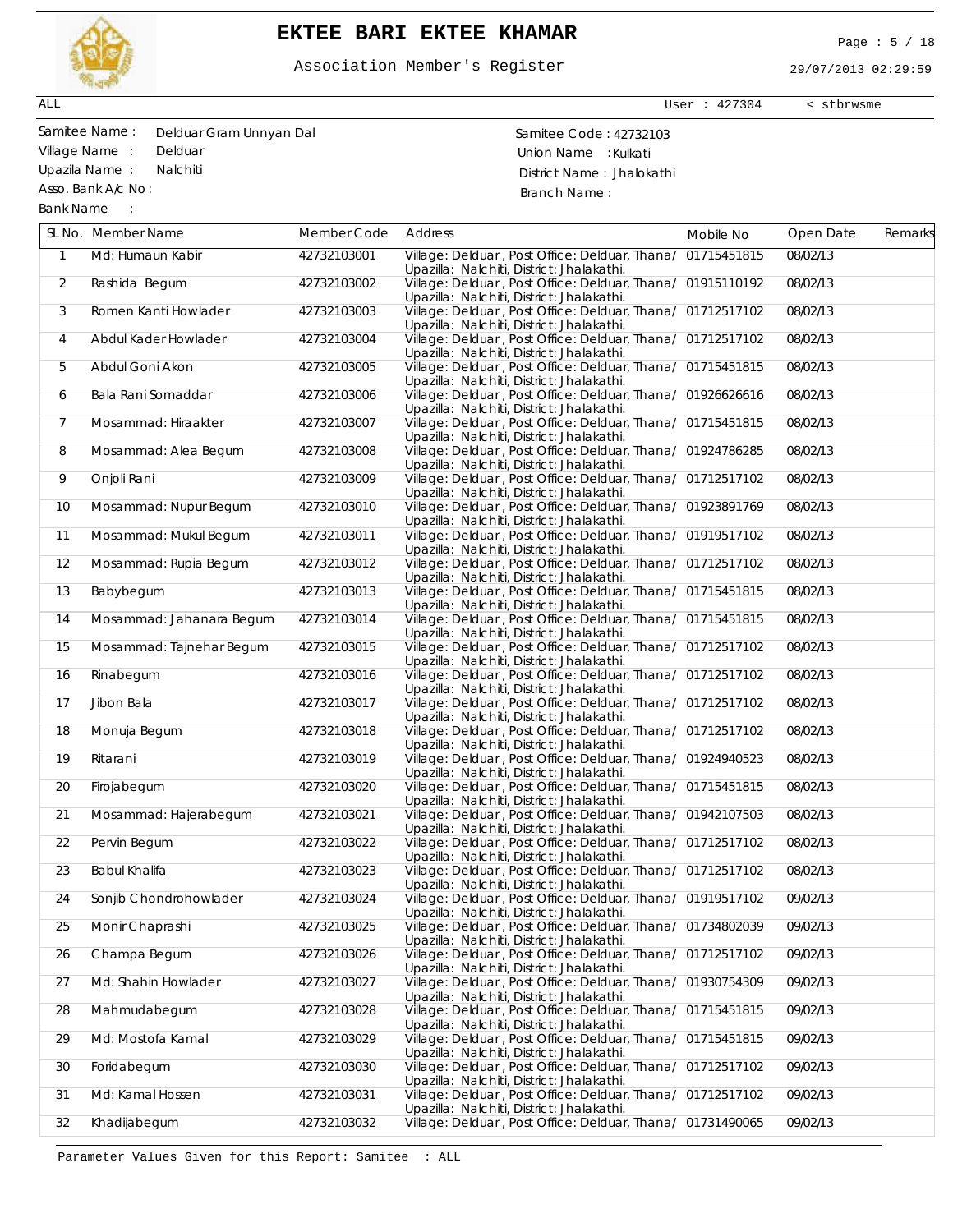

# **EKTEE BARI EKTEE KHAMAR** Page : 6 / 18

Association Member's Register

29/07/2013 02:29:59

User : 427304 < stbrwsme

ALL

Asso. Bank A/c No :

Bank Name :

Samitee Name : Samitee Code : 42732103 Delduar Gram Unnyan Dal Village Name : Delduar **Delamber 1996** Union Name : Kulkati Upazila Name : Nalchiti **District Name : Nalchiti** District Name : Jhalokathi Branch Name :

|          | Member Name                    | Member Code                | Address                                                                                                                                                               | Mobile No   | Open Date            | Remarks |
|----------|--------------------------------|----------------------------|-----------------------------------------------------------------------------------------------------------------------------------------------------------------------|-------------|----------------------|---------|
|          |                                |                            | Upazilla: Nalchiti, District: Jhalakathi.                                                                                                                             |             |                      |         |
| 33       | Md: Ajgor Ali Molla            | 42732103033                | Village: Delduar, Post Office: Delduar, Thanal 01715451815<br>Upazilla: Nalchiti, District: Jhalakathi.                                                               |             | 09/02/13             |         |
| 34       | Md: Altaf Hossen               | 42732103034                | Village: Delduar, Post Office: Delduar, Thanal 01717361602<br>Upazilla: Nalchiti, District: Jhalakathi.                                                               |             | 09/02/13             |         |
| 35       | Amenabegum                     | 42732103035                | Village: Delduar, Post Office: Delduar, Thanal 01712517102<br>Upazilla: Nalchiti, District: Jhalakathi.                                                               |             | 09/02/13             |         |
| 36       | Runu Begum                     | 42732103036                | Village: Delduar, Post Office: Delduar, Thanal 01717361602<br>Upazilla: Nalchiti, District: Jhalakathi.                                                               |             | 09/02/13             |         |
| 37       | Abdul Mojid                    | 42732103037                | Village: Delduar, Post Office: Delduar, Thanal 01924899385<br>Upazilla: Nalchiti, District: Jhalakathi.                                                               |             | 09/02/13             |         |
| 38       | Md: Saidul                     | 42732103038                | Village: Delduar, Post Office: Delduar, Thanal 01960720641<br>Upazilla: Nalchiti, District: Jhalakathi.                                                               |             | 09/02/13             |         |
| 39       | Md: Johirul Islam              | 42732103039                | Village: Delduar, Post Office: Delduar, Thanal 01924786285<br>Upazilla: Nalchiti, District: Jhalakathi.                                                               |             | 09/02/13             |         |
| 40       | <b>Babul Hossenhowlader</b>    | 42732103040                | Village: Delduar, Post Office: Delduar, Thanal 01749337884<br>Upazilla: Nalchiti, District: Jhalakathi.                                                               |             | 09/02/13             |         |
| 41       | Tulsi Rani                     | 42732103041                | Village: Delduar, Post Office: Delduar, Thanal 01712517102<br>Upazilla: Nalchiti, District: Jhalakathi.                                                               |             | 09/02/13             |         |
| 42       | Lilybegum                      | 42732103042                | Village: Delduar, Post Office: Delduar, Thanal 01732543324<br>Upazilla: Nalchiti, District: Jhalakathi.                                                               |             | 09/02/13             |         |
| 43       | Josna Rani                     | 42732103043                | Village: Delduar, Post Office: Delduar, Thana/ 01712517102<br>Upazilla: Nalchiti, District: Jhalakathi.                                                               |             | 10/02/13             |         |
| 44       | Foni Somaddar                  | 42732103044                | Village: Delduar, Post Office: Delduar, Thana/ 01712516886<br>Upazilla: Nalchiti, District: Jhalakathi.                                                               |             | 10/02/13             |         |
| 45       | Abdul Malek Howlader           | 42732103045                | Village: Delduar, Post Office: Delduar, Thana/ 01926569195<br>Upazilla: Nalchiti, District: Jhalakathi.                                                               |             | 10/02/13             |         |
| 46       | Kamrunnahar                    | 42732103046                | Village: Delduar, Post Office: Delduar, Thana/ 01926569195<br>Upazilla: Nalchiti, District: Jhalakathi.                                                               |             | 10/02/13             |         |
| 47       | Nasimabegum                    | 42732103047                | Village: Delduar, Post Office: Delduar, Thana/ 01981186233<br>Upazilla: Nalchiti, District: Jhalakathi.                                                               |             | 10/02/13             |         |
| 48       | Samsun Naharbegum              | 42732103048                | Village: Delduar, Post Office: Delduar, Thana/ 01753313940<br>Upazilla: Nalchiti, District: Jhalakathi.                                                               |             | 10/02/13             |         |
| 49       | Delowar Hossen                 | 42732103049                | Village: Delduar, Post Office: Delduar, Thana/ 01714760741<br>Upazilla: Nalchiti, District: Jhalakathi.                                                               |             | 10/02/13             |         |
| 50       | Md: Rahat Khan                 | 42732103050                | Village: Powta, Post Office: Powta, Thanal<br>Upazilla: Nalchiti, District: Jhalakathi.                                                                               | 01712517102 | 10/02/13             |         |
| 51       | <b>Edris Mallik</b>            | 42732103051                | Village: Harikhali, Post Office: Harikhali, Thana/ 01712517102<br>Upazilla: Nalchiti, District: Jhalakathi.                                                           |             | 10/02/13             |         |
| 52<br>53 | Harun Howlader<br>Motaharmolla | 42732103052                | Village: Delduar, Post Office: Delduar, Thana/ 01949814457<br>Upazilla: Nalchiti, District: Jhalakathi.<br>Village: Delduar, Post Office: Delduar, Thana/ 01771534193 |             | 10/02/13<br>10/02/13 |         |
|          |                                | 42732103053                | Upazilla: Nalchiti, District: Jhalakathi.                                                                                                                             |             | 10/02/13             |         |
| 54<br>55 | Rubibegum<br>Rubelhowlader     | 42732103054<br>42732103055 | Village: Delduar, Post Office: Delduar, Thana/ 01715451815<br>Upazilla: Nalchiti, District: Jhalakathi.<br>Village: Delduar, Post Office: Delduar, Thanal 01712517102 |             | 10/02/13             |         |
| 56       | Mostofakamal                   | 42732103056                | Upazilla: Nalchiti, District: Jhalakathi.<br>Village: Harikhali, Post Office: Harikhali, Thana/ 01714760741                                                           |             | 10/02/13             |         |
| 57       | Sohrap Jomaddar                |                            | Upazilla: Nalchiti, District: Jhalakathi.<br>Village: Harikhali, Post Office: Harikhali, Thana/ 01712517102                                                           |             | 10/02/13             |         |
|          |                                | 42732103057                | Upazilla: Nalchiti, District: Jhalakathi.                                                                                                                             |             |                      |         |
| 58       | Shahanara Begum                | 42732103058                | Village: Delduar, Post Office: Delduar, Thana/ 01715451815<br>Upazilla: Nalchiti, District: Jhalakathi.                                                               |             | 10/02/13             |         |
| 59       | Md: Harun Howlader             | 42732103059                | Village: Delduar, Post Office: Delduar, Thana/ 01712517102<br>Upazilla: Nalchiti, District: Jhalakathi.                                                               |             | 10/02/13             |         |
| 60       | Rubibegum                      | 42732103060                | Village: Delduar, Post Office: Delduar, Thana/ 01712517102<br>Upazilla: Nalchiti, District: Jhalakathi.                                                               |             | 10/02/13             |         |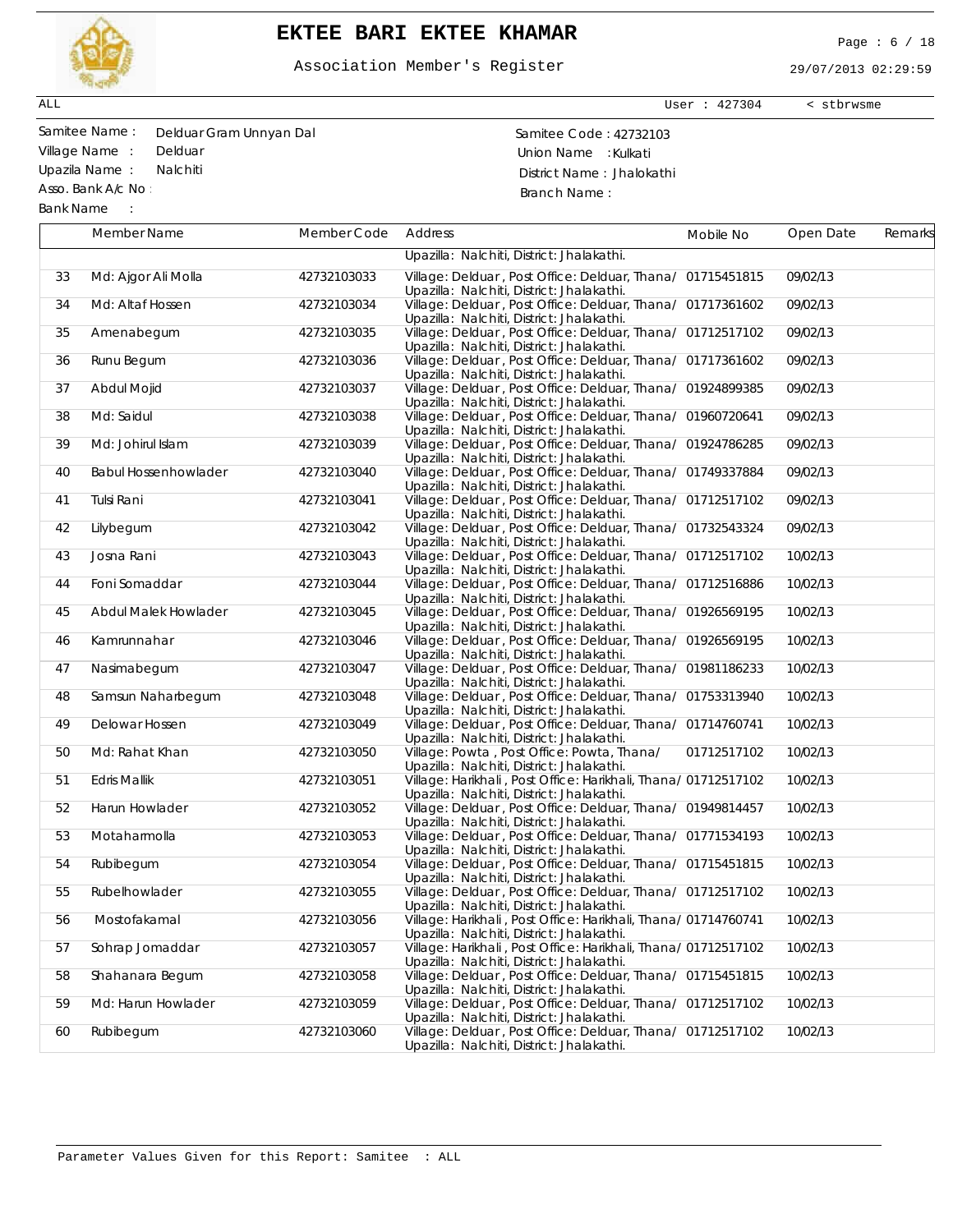

# **EKTEE BARI EKTEE KHAMAR** Page : 7 / 18

Association Member's Register

29/07/2013 02:29:59

User : 427304 < stbrwsme

ALL

Saroi Gram Unnyan Dal

Asso. Bank A/c No :

Bank Name :

Samitee Name : Saroi Gram Unnyan Dal<br>
Village Name : Saroi (Saroi Annyan Dal Nillage Name : Kulkati Aliage Name : Kulkati Aliage Name : Kulkati Ali Village Name : Kulkati Name : Kulkati Name : Kulkati Name : Kulkati Name : Kulkati Name : Kulkati Name : Kulkati Name : Kulkati Name : Kulkati Name : Kulkati Name : Kulkati Name : Kulkati Name : Kulkati Name : Kulkati Name Upazila Name : Nalchiti **District Name : Nalchiti** District Name : Jhalokathi Branch Name :

|                | SL No. Member Name     | Member Code | Address                                                                                   | Mobile No   | Open Date | Remarks |
|----------------|------------------------|-------------|-------------------------------------------------------------------------------------------|-------------|-----------|---------|
| $\mathbf{1}$   | Munsur Ali Talukder    | 42732104001 | Village: Saroi, Post Office: Delduar, Thanal<br>Upazilla: Nalchiti, District: Jhalakathi. | 01937438932 | 13/02/13  |         |
| $\overline{2}$ | <b>Moksed Talukder</b> | 42732104002 | Village: Saroi, Post Office: Delduar, Thanal<br>Upazilla: Nalchiti, District: Jhalakathi. | 01724229963 | 13/02/13  |         |
| 3              | Rizia                  | 42732104003 | Village: Saroi, Post Office: Delduar, Thanal<br>Upazilla: Nalchiti, District: Jhalakathi. | 01929950585 | 13/02/13  |         |
| 4              | Shahanajbegum          | 42732104004 | Village: Saroi, Post Office: Delduar, Thanal<br>Upazilla: Nalchiti, District: Jhalakathi. | 01937438932 | 13/02/13  |         |
| 5              | Raosonabegum           | 42732104005 | Village: Saroi, Post Office: Delduar, Thanal<br>Upazilla: Nalchiti, District: Jhalakathi. | 01937438932 | 13/02/13  |         |
| 6              | Sultanabegum           | 42732104006 | Village: Saroi, Post Office: Delduar, Thanal<br>Upazilla: Nalchiti, District: Jhalakathi. | 01733699735 | 13/02/13  |         |
| 7              | Nasimabegum            | 42732104007 | Village: Saroi, Post Office: Delduar, Thanal<br>Upazilla: Nalchiti, District: Jhalakathi. | 01925214412 | 13/02/13  |         |
| 8              | Kasob Chondro Das      | 42732104008 | Village: Saroi, Post Office: Delduar, Thanal<br>Upazilla: Nalchiti, District: Jhalakathi. | 01724229963 | 14/02/13  |         |
| 9              | Mosammad Shahanaj      | 42732104009 | Village: Saroi, Post Office: Delduar, Thanal<br>Upazilla: Nalchiti, District: Jhalakathi. | 01759219003 | 14/02/13  |         |
| 10             | Mukuli Rani            | 42732104010 | Village: Saroi, Post Office: Delduar, Thanal<br>Upazilla: Nalchiti, District: Jhalakathi. | 01747496835 | 14/02/13  |         |
| 11             | Sorvanu Begum          | 42732104011 | Village:Saroi, Post Office: Delduar,<br>Upzila/Thana: Nalchiti, District: Jhalakathi.     | 01963545950 | 19/02/13  |         |
| 12             | Nur Jahan              | 42732104012 | Village:Saroi, Post Office: Delduar,<br>Upzila/Thana: Nalchiti, District: Jhalakathi.     | 01721535066 | 19/02/13  |         |
| 13             | Sufia                  | 42732104013 | Village:Saroi, Post Office: Delduar,<br>Upzila/Thana: Nalchiti, District: Jhalakathi.     | 01937438932 | 19/02/13  |         |
| 14             | Abdurrazzak            | 42732104014 | Village:Saroi, Post Office: Delduar,<br>Upzila/Thana: Nalchiti, District: Jhalakathi.     | 01742344969 | 19/02/13  |         |
| 15             | Kajol Begum            | 42732104015 | Village:Saroi, Post Office: Delduar,<br>Upzila/Thana: Nalchiti, District: Jhalakathi.     | 01937438932 | 19/02/13  |         |
| 16             | Sajnehar               | 42732104016 | Village:Saroi, Post Office: Delduar,<br>Upzila/Thana: Nalchiti, District: Jhalakathi.     | 01758531015 | 19/02/13  |         |
| 17             | Kohinur Begum          | 42732104017 | Village:Saroi, Post Office: Delduar,<br>Upzila/Thana: Nalchiti, District: Jhalakathi.     | 01764753877 | 19/02/13  |         |
| 18             | Somir Chondro Das      | 42732104018 | Village:Saroi, Post Office: Delduar,<br>Upzila/Thana: Nalchiti, District: Jhalakathi.     | 01719935658 | 19/02/13  |         |
| 19             | Rumi                   | 42732104019 | Village:Saroi, Post Office: Delduar,<br>Upzila/Thana: Nalchiti, District: Jhalakathi.     | 01745640176 | 19/02/13  |         |
| 20             | Momtaz                 | 42732104020 | Village:Saroi, Post Office: Delduar,<br>Upzila/Thana: Nalchiti, District: Jhalakathi.     | 01724229963 | 19/02/13  |         |
| 21             | Alea                   | 42732104021 | Village:Saroi, Post Office: Delduar,<br>Upzila/Thana: Nalchiti, District: Jhalakathi.     | 01736915559 | 19/02/13  |         |
| 22             | Salmabegum             | 42732104022 | Village:Saroi, Post Office: Delduar,<br>Upzila/Thana: Nalchiti, District: Jhalakathi.     | 01946620877 | 19/02/13  |         |
| 23             | Nilufa                 | 42732104023 | Village:Saroi, Post Office: Delduar,<br>Upzila/Thana: Nalchiti, District: Jhalakathi.     | 01937438932 | 19/02/13  |         |
| 24             | Harun Howlader         | 42732104024 | Village:Saroi, Post Office: Delduar,<br>Upzila/Thana: Nalchiti, District: Jhalakathi.     | 01731342803 | 19/02/13  |         |
| 25             | Sahavanu               | 42732104025 | Village:Saroi, Post Office: Delduar,<br>Upzila/Thana: Nalchiti, District: Jhalakathi.     | 01937438932 | 19/02/13  |         |
| 26             | Sahera Begum           | 42732104026 | Village:Saroi, Post Office: Delduar,<br>Upzila/Thana: Nalchiti, District: Jhalakathi.     | 01737087988 | 19/02/13  |         |
| 27             | Mita Rani Ray          | 42732104027 | Village:Saroi, Post Office: Delduar,<br>Upzila/Thana: Nalchiti, District: Jhalakathi.     | 01734347016 | 20/02/13  |         |
| 28             | Layju Begum            | 42732104028 | Village:Saroi, Post Office: Delduar,<br>Upzila/Thana: Nalchiti, District: Jhalakathi.     | 01719764138 | 20/02/13  |         |
| 29             | Habiburrahman          | 42732104029 | Village:Saroi, Post Office: Delduar,<br>Upzila/Thana: Nalchiti, District: Jhalakathi.     | 01751737521 | 20/02/13  |         |
| 30             | Nasima                 | 42732104030 | Village:Saroi, Post Office: Delduar,<br>Upzila/Thana: Nalchiti, District: Jhalakathi.     | 01719764138 | 20/02/13  |         |
| 31             | Milonshakh             | 42732104031 | Village:Saroi, Post Office: Delduar,<br>Upzila/Thana: Nalchiti, District: Jhalakathi.     | 01944175700 | 20/02/13  |         |
| 32             | Dalim Begum            | 42732104032 | Village:Saroi, Post Office: Delduar,                                                      | 01937438932 | 20/02/13  |         |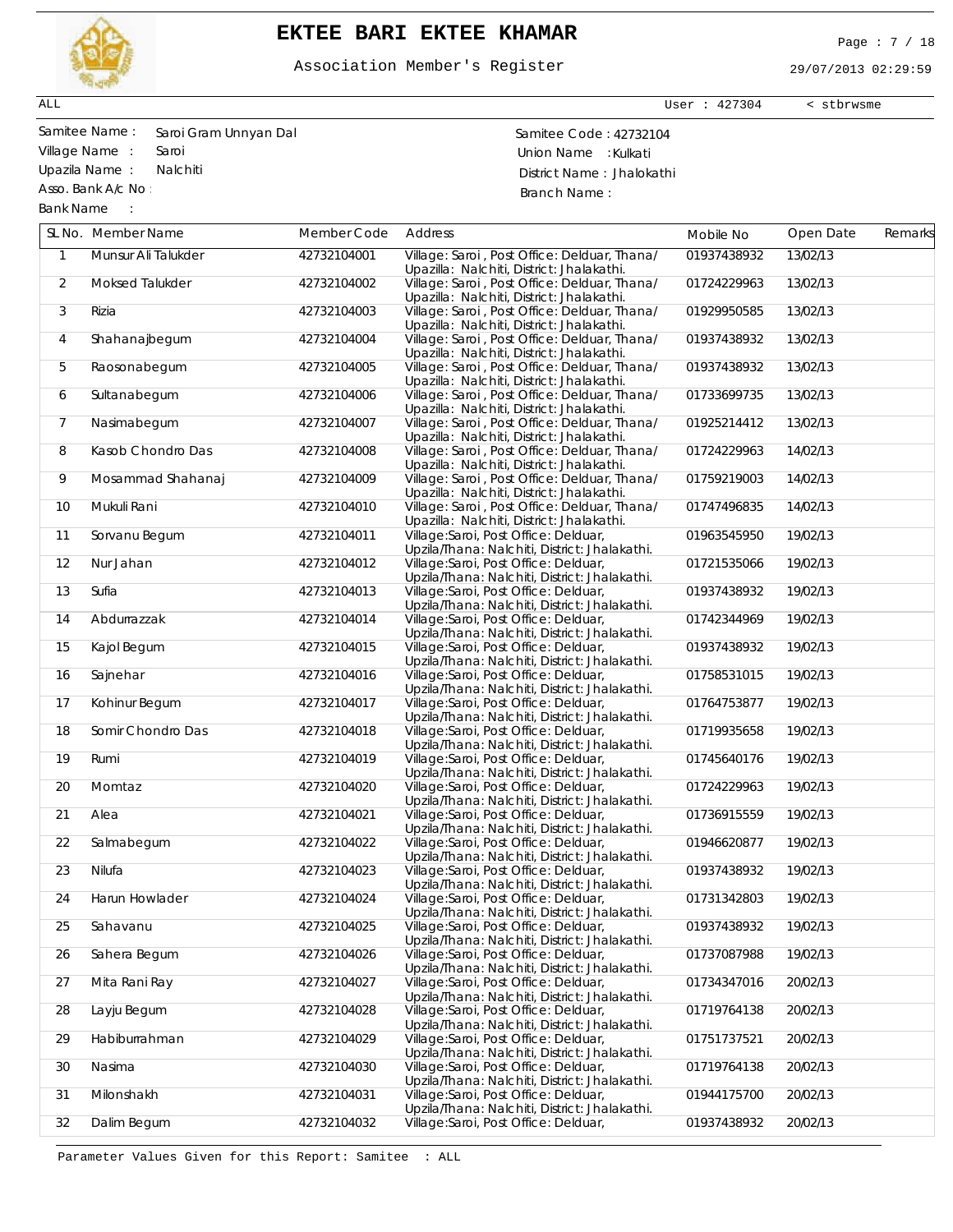

## **EKTEE BARI EKTEE KHAMAR** Page : 8 / 18

Association Member's Register

29/07/2013 02:29:59

User : 427304 < stbrwsme

ALL

 $\Gamma$ 

Asso. Bank A/c No :

Bank Name :

Samitee Name : Samitee Code : 42732104 Saroi Gram Unnyan Dal Village Name : Saroi **Channe : Saroi Annual Accepte Saroi Annual Accepte Accepte Accepte Saroi Accepte Accepte** Union Name : Kulkati Upazila Name : Nalchiti **District Name : Nalchiti** District Name : Jhalokathi Branch Name :

|    | Member Name           | Member Code | Address                                                                               | Mobile No   | Open Date | Remarks |
|----|-----------------------|-------------|---------------------------------------------------------------------------------------|-------------|-----------|---------|
|    |                       |             | Upzila/Thana: Nalchiti, District: Jhalakathi.                                         |             |           |         |
| 33 | Piara Begum           | 42732104033 | Village:Saroi, Post Office: Delduar,<br>Upzila/Thana: Nalchiti, District: Jhalakathi. | 01937438932 | 20/02/13  |         |
| 34 | Mosarefhowlader       | 42732104034 | Village:Saroi, Post Office: Delduar,<br>Upzila/Thana: Nalchiti, District: Jhalakathi. | 01962187292 | 20/02/13  |         |
| 35 | Motiur Rahman         | 42732104035 | Village:Saroi, Post Office: Delduar,<br>Upzila/Thana: Nalchiti, District: Jhalakathi. | 01733145227 | 20/02/13  |         |
| 36 | Nur Alom              | 42732104036 | Village:Saroi, Post Office: Delduar,<br>Upzila/Thana: Nalchiti, District: Jhalakathi. | 01754269156 | 20/02/13  |         |
| 37 | Faruk Talukder        | 42732104037 | Village:Saroi, Post Office: Delduar,<br>Upzila/Thana: Nalchiti, District: Jhalakathi. | 01944175700 | 20/02/13  |         |
| 38 | Morsheda              | 42732104038 | Village:Saroi, Post Office: Delduar,<br>Upzila/Thana: Nalchiti, District: Jhalakathi. | 01925082341 | 20/02/13  |         |
| 39 | Abdurrazzak           | 42732104039 | Village:Saroi, Post Office: Delduar,<br>Upzila/Thana: Nalchiti, District: Jhalakathi. | 01937438932 | 20/02/13  |         |
| 40 | Abdur Rashid Talukder | 42732104040 | Village:Saroi, Post Office: Delduar,<br>Upzila/Thana: Nalchiti, District: Jhalakathi. | 01718411321 | 20/02/13  |         |
| 41 | Nur Jahanbegum        | 42732104041 | Village:Saroi, Post Office: Delduar,<br>Upzila/Thana: Nalchiti, District: Jhalakathi. | 01937438932 | 20/02/13  |         |
| 42 | Halim Khan            | 42732104042 | Village:Saroi, Post Office: Delduar,<br>Upzila/Thana: Nalchiti, District: Jhalakathi. | 01729325934 | 20/02/13  |         |
| 43 | Ranibegum             | 42732104043 | Village:Saroi, Post Office: Delduar,<br>Upzila/Thana: Nalchiti, District: Jhalakathi. | 01751712287 | 20/02/13  |         |
| 44 | Md: Lutfar Rahman     | 42732104044 | Village:Saroi, Post Office: Delduar,<br>Upzila/Thana: Nalchiti, District: Jhalakathi. | 01199362102 | 20/02/13  |         |
| 45 | Sattarhowlader        | 42732104045 | Village:Saroi, Post Office: Delduar,<br>Upzila/Thana: Nalchiti, District: Jhalakathi. | 01936065561 | 20/02/13  |         |
| 46 | Profullokumar         | 42732104046 | Village:Saroi, Post Office: Delduar,<br>Upzila/Thana: Nalchiti, District: Jhalakathi. | 01726393967 | 20/02/13  |         |
| 47 | Tahminabegum          | 42732104047 | Village:Saroi, Post Office: Delduar,<br>Upzila/Thana: Nalchiti, District: Jhalakathi. | 01763295411 | 20/02/13  |         |
| 48 | Orchonarani           | 42732104048 | Village:Saroi, Post Office: Delduar,<br>Upzila/Thana: Nalchiti, District: Jhalakathi. | 01765737951 | 20/02/13  |         |
| 49 | Tapu Rani             | 42732104049 | Village:Saroi, Post Office: Delduar,<br>Upzila/Thana: Nalchiti, District: Jhalakathi. | 01932315659 | 20/02/13  |         |
| 50 | <b>Tanvir Hossen</b>  | 42732104050 | Village:Saroi, Post Office: Delduar,<br>Upzila/Thana: Nalchiti, District: Jhalakathi. | 01712174699 | 20/02/13  |         |
| 51 | Joynab Bibi           | 42732104051 | Village:Saroi, Post Office: Delduar,<br>Upzila/Thana: Nalchiti, District: Jhalakathi. | 01747496835 | 20/02/13  |         |
| 52 | Purnima Das           | 42732104052 | Village:Saroi, Post Office: Delduar,<br>Upzila/Thana: Nalchiti, District: Jhalakathi. | 01766737956 | 20/02/13  |         |
| 53 | Hasi Begum            | 42732104053 | Village:Saroi, Post Office: Delduar,<br>Upzila/Thana: Nalchiti, District: Jhalakathi. | 01937438932 | 20/02/13  |         |
| 54 | Jesmin                | 42732104054 | Village:Saroi, Post Office: Delduar,<br>Upzila/Thana: Nalchiti, District: Jhalakathi. | 01926831991 | 20/02/13  |         |
| 55 | Monoara               | 42732104055 | Village:Saroi, Post Office: Delduar,<br>Upzila/Thana: Nalchiti, District: Jhalakathi. | 01930699360 | 20/02/13  |         |
| 56 | Majeda                | 42732104056 | Village:Saroi, Post Office: Delduar,<br>Upzila/Thana: Nalchiti, District: Jhalakathi. | 01937438932 | 20/02/13  |         |
| 57 | Shamalabegum          | 42732104057 | Village:Saroi, Post Office: Delduar,<br>Upzila/Thana: Nalchiti, District: Jhalakathi. | 01747496835 | 20/02/13  |         |
| 58 | Josna Rani Das        | 42732104058 | Village:Saroi, Post Office: Delduar,<br>Upzila/Thana: Nalchiti, District: Jhalakathi. | 01768664991 | 20/02/13  |         |
| 59 | Jakia Begum           | 42732104059 | Village:Saroi, Post Office: Delduar,<br>Upzila/Thana: Nalchiti, District: Jhalakathi. | 01729325934 | 20/02/13  |         |
| 60 | Md: Munirahmed        | 42732104060 | Village:Saroi, Post Office: Delduar,<br>Upzila/Thana: Nalchiti, District: Jhalakathi. | 01725813700 | 20/02/13  |         |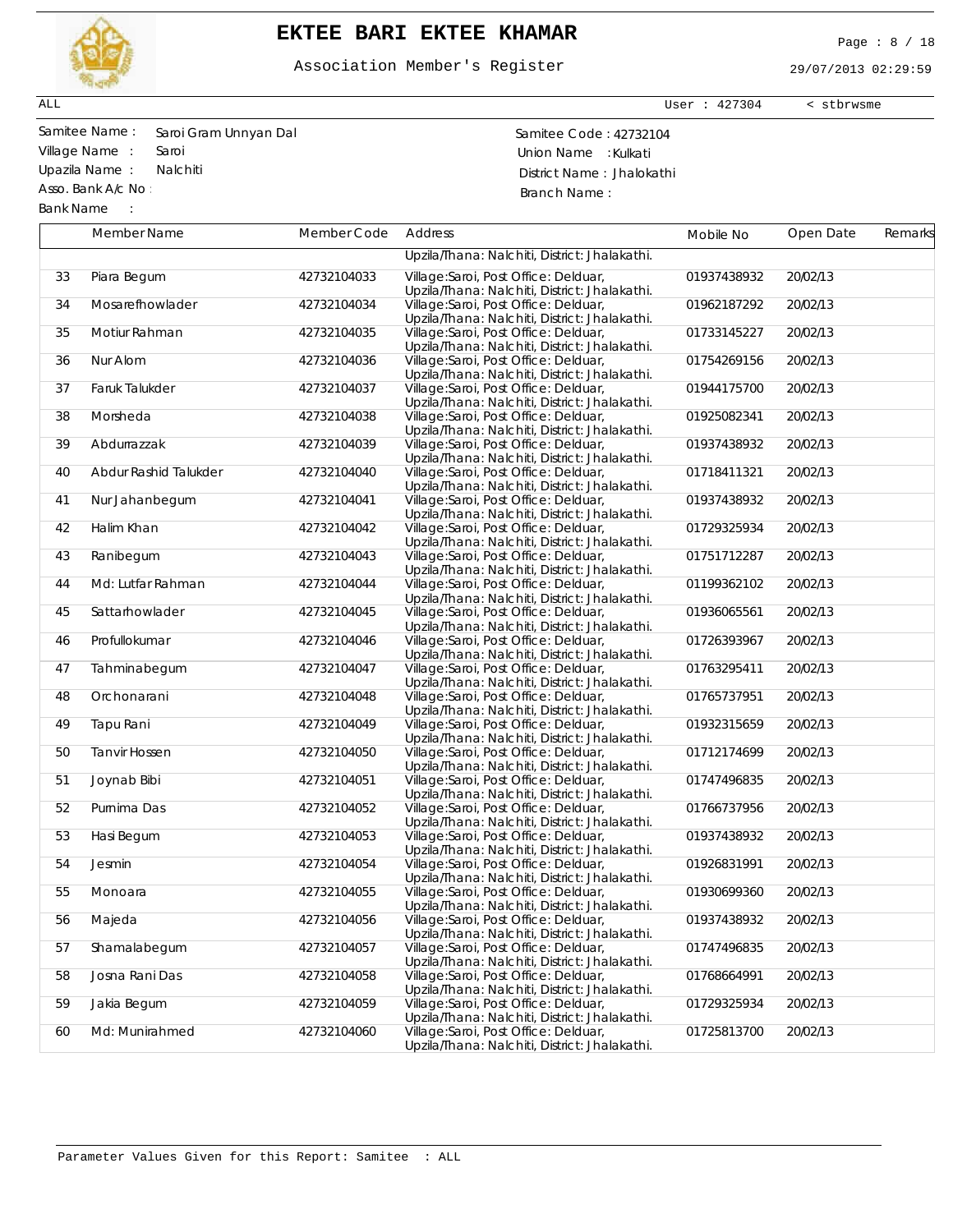

# **EKTEE BARI EKTEE KHAMAR** Page : 9 / 18

Association Member's Register

29/07/2013 02:29:59

User : 427304 < stbrwsme

ALL

Asso. Bank A/c No :

Bank Name :

Samitee Name : Samitee Code : 42732105 Bikpasha Gram Unnyan Dal Village Name : Bikpasha <br>
Union Name : Kulkati Upazila Name : Nalchiti **District Name : Jhalokathi** Branch Name :

|                | SL No. Member Name      | Member Code                | Address                                                                                                                                     | Mobile No                  | Open Date            | Remarks |
|----------------|-------------------------|----------------------------|---------------------------------------------------------------------------------------------------------------------------------------------|----------------------------|----------------------|---------|
| $\mathbf{1}$   | Mowjeali                | 42732105001                | Village: Bikpasha, Post Office: Nalchiti,<br>Upzila/Thana: Nalchiti, District: Jhalakathi.                                                  | 01715916958                | 07/03/13             |         |
| $\overline{2}$ | Sattarhowlader          | 42732105002                | Village: Bikpasha, Post Office: Nalchiti,<br>Upzila/Thana: Nalchiti, District: Jhalakathi.                                                  | 01715916958                | 07/03/13             |         |
| 3              | Abdul Haquehowlader     | 42732105003                | Village: Bikpasha, Post Office: Nalchiti,<br>Upzila/Thana: Nalchiti, District: Jhalakathi.                                                  | 01715916958                | 07/03/13             |         |
| 4              | Nurulislam              | 42732105004                | Village: Bikpasha, Post Office: Nalchiti,<br>Upzila/Thana: Nalchiti, District: Jhalakathi.                                                  | 01715916958                | 07/03/13             |         |
| 5              | Parimol Chandroshil     | 42732105005                | Village: Bikpasha, Post Office: Nalchiti,<br>Upzila/Thana: Nalchiti, District: Jhalakathi.                                                  | 01751749508                | 07/03/13             |         |
| 6              | <b>Abdul Aziz</b>       | 42732105006                | Village: Bikpasha, Post Office: Nalchiti,<br>Upzila/Thana: Nalchiti, District: Jhalakathi.                                                  | 01715916958                | 07/03/13             |         |
| 7              | Abdur Rashidhowlader    | 42732105007                | Village: Bikpasha, Post Office: Nalchiti,<br>Upzila/Thana: Nalchiti, District: Jhalakathi.                                                  | 01771534075                | 07/03/13             |         |
| 8              | Sumon Howlader          | 42732105008                | Village: Bikpasha, Post Office: Nalchiti,<br>Upzila/Thana: Nalchiti, District: Jhalakathi.                                                  | 01726870020                | 07/03/13             |         |
| 9              | Khadija                 | 42732105009                | Village: Bikpasha, Post Office: Nalchiti,<br>Upzila/Thana: Nalchiti, District: Jhalakathi.                                                  | 01752922265                | 07/03/13             |         |
| 10             | Nasimabegum             | 42732105010                | Village: Bikpasha, Post Office: Nalchiti,<br>Upzila/Thana: Nalchiti, District: Jhalakathi.                                                  | 01766276482                | 07/03/13             |         |
| 11<br>12       | Firojabegum             | 42732105011<br>42732105012 | Village: Bikpasha, Post Office: Nalchiti,<br>Upzila/Thana: Nalchiti, District: Jhalakathi.                                                  | 01715916958<br>01715916958 | 07/03/13<br>08/03/13 |         |
| 13             | Jahanarabegum<br>Pervin | 42732105013                | Village: Bikpasha, Post Office: Nalchiti,<br>Upzila/Thana: Nalchiti, District: Jhalakathi.<br>Village: Bikpasha, Post Office: Nalchiti,     | 01715916958                | 08/03/13             |         |
| 14             | Aroti Rani Shil         | 42732105014                | Upzila/Thana: Nalchiti, District: Jhalakathi.<br>Village: Bikpasha, Post Office: Nalchiti,                                                  | 01723292491                | 08/03/13             |         |
| 15             | Moynaakter              | 42732105015                | Upzila/Thana: Nalchiti, District: Jhalakathi.<br>Village: Bikpasha, Post Office: Nalchiti,                                                  | 01934435044                | 08/03/13             |         |
| 16             | Safia                   | 42732105016                | Upzila/Thana: Nalchiti, District: Jhalakathi.<br>Village: Bikpasha, Post Office: Nalchiti,                                                  | 01832891337                | 08/03/13             |         |
| 17             | Piarabegum              | 42732105017                | Upzila/Thana: Nalchiti, District: Jhalakathi.<br>Village: Bikpasha, Post Office: Nalchiti,                                                  | 01715916958                | 08/03/13             |         |
| 18             | Saleha                  | 42732105018                | Upzila/Thana: Nalchiti, District: Jhalakathi.<br>Village: Bikpasha, Post Office: Nalchiti,                                                  | 01715916958                | 08/03/13             |         |
| 19             | Moynaakter              | 42732105019                | Upzila/Thana: Nalchiti, District: Jhalakathi.<br>Village: Bikpasha, Post Office: Nalchiti,                                                  | 01715916958                | 08/03/13             |         |
| 20             | Runabegum               | 42732105020                | Upzila/Thana: Nalchiti, District: Jhalakathi.<br>Village: Bikpasha, Post Office: Nalchiti,                                                  | 01934379870                | 08/03/13             |         |
| 21             | Munjura                 | 42732105021                | Upzila/Thana: Nalchiti, District: Jhalakathi.<br>Village: Bikpasha, Post Office: Nalchiti,                                                  | 01715916958                | 08/03/13             |         |
| 22             | Helenabegum             | 42732105022                | Upzila/Thana: Nalchiti, District: Jhalakathi.<br>Village: Bikpasha, Post Office: Nalchiti,                                                  | 01715916958                | 08/03/13             |         |
| 23             | Rupban Begum            | 42732105023                | Upzila/Thana: Nalchiti, District: Jhalakathi.<br>Village: Bikpasha, Post Office: Nalchiti,                                                  | 01727389339                | 10/03/13             |         |
| 24             | Sumonmallik             | 42732105024                | Upzila/Thana: Nalchiti, District: Jhalakathi.<br>Village: Bikpasha, Post Office: Nalchiti,                                                  | 01715916958                | 10/03/13             |         |
| 25             | Nasrinbegum             | 42732105025                | Upzila/Thana: Nalchiti, District: Jhalakathi.<br>Village: Bikpasha, Post Office: Nalchiti,                                                  | 01715916958                | 10/03/13             |         |
| 26             | Lovelybegum             | 42732105026                | Upzila/Thana: Nalchiti, District: Jhalakathi.<br>Village: Bikpasha, Post Office: Nalchiti,<br>Upzila/Thana: Nalchiti, District: Jhalakathi. | 01941042434                | 10/03/13             |         |
| 27             | Shahajahan Khalifa      | 42732105027                | Village: Bikpasha, Post Office: Nalchiti,<br>Upzila/Thana: Nalchiti, District: Jhalakathi.                                                  | 01715916958                | 10/03/13             |         |
| 28             | Sathibegum              | 42732105028                | Village: Bikpasha, Post Office: Nalchiti,<br>Upzila/Thana: Nalchiti, District: Jhalakathi.                                                  | 01715916958                | 10/03/13             |         |
| 29             | Taslimabegum            | 42732105029                | Village: Bikpasha, Post Office: Nalchiti,<br>Upzila/Thana: Nalchiti, District: Jhalakathi.                                                  | 01715916958                | 10/03/13             |         |
| 30             | Minarabegum             | 42732105030                | Village: Bikpasha, Post Office: Nalchiti,<br>Upzila/Thana: Nalchiti, District: Jhalakathi.                                                  | 01759643941                | 10/03/13             |         |
| 31             | Rashida                 | 42732105031                | Village: Bikpasha, Post Office: Nalchiti,<br>Upzila/Thana: Nalchiti, District: Jhalakathi.                                                  | 01715916958                | 10/03/13             |         |
| 32             | Maksuda                 | 42732105032                | Village: Bikpasha, Post Office: Nalchiti,                                                                                                   | 01715916958                | 10/03/13             |         |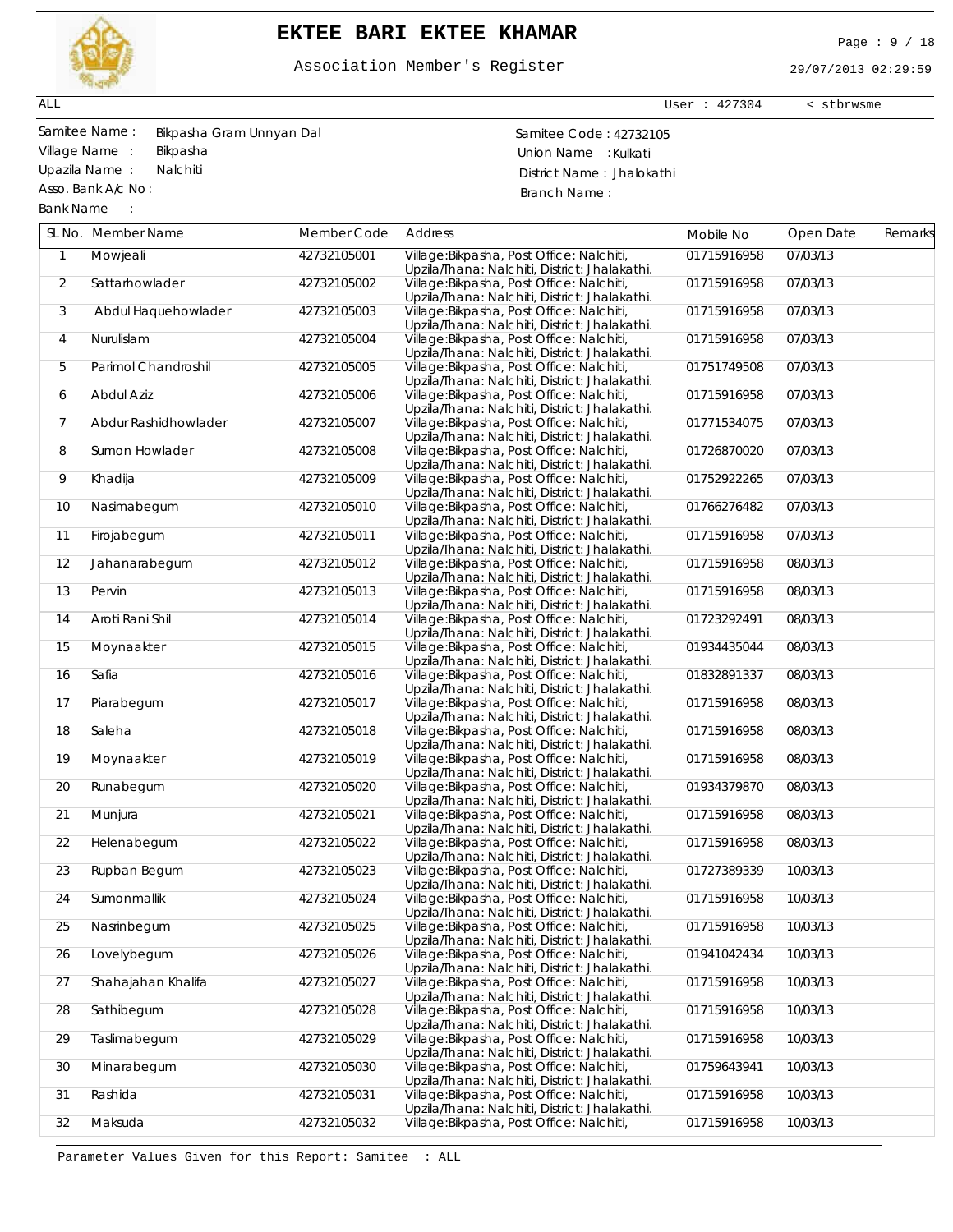

# **EKTEE BARI EKTEE KHAMAR** Page : 10 / 18

Association Member's Register

29/07/2013 02:29:59

User : 427304 < stbrwsme

ALL

 $\Gamma$ 

Asso. Bank A/c No :

Bank Name :

Samitee Name : Samitee Code : 42732105 Bikpasha Gram Unnyan Dal Village Name : Bikpasha <br>
Union Name : Kulkati Upazila Name : Nalchiti **District Name : Nalchiti** District Name : Jhalokathi Branch Name :

|    | Member Name       | Member Code | Address                                                                                    | Mobile No   | Open Date | Remarks |
|----|-------------------|-------------|--------------------------------------------------------------------------------------------|-------------|-----------|---------|
|    |                   |             | Upzila/Thana: Nalchiti, District: Jhalakathi.                                              |             |           |         |
|    |                   |             |                                                                                            |             |           |         |
| 33 | Khaleda           | 42732105033 | Village: Bikpasha, Post Office: Nalchiti,<br>Upzila/Thana: Nalchiti, District: Jhalakathi. | 01962586706 | 10/03/13  |         |
| 34 | Rokeabegum        | 42732105034 | Village: Bikpasha, Post Office: Nalchiti,                                                  | 01715916958 | 10/03/13  |         |
|    |                   |             | Upzila/Thana: Nalchiti, District: Jhalakathi.                                              |             |           |         |
| 35 | Ayub Ali Howlader | 42732105035 | Village: Bikpasha, Post Office: Nalchiti,                                                  | 01715916958 | 10/03/13  |         |
|    |                   |             | Upzila/Thana: Nalchiti, District: Jhalakathi.                                              |             |           |         |
| 36 | Asmabegum         | 42732105036 | Village: Bikpasha, Post Office: Nalchiti,                                                  | 01923590711 | 10/03/13  |         |
|    |                   |             | Upzila/Thana: Nalchiti, District: Jhalakathi.                                              |             |           |         |
| 37 | Saherabegum       | 42732105037 | Village: Bikpasha, Post Office: Nalchiti,                                                  | 01715916958 | 10/03/13  |         |
|    |                   |             | Upzila/Thana: Nalchiti, District: Jhalakathi.                                              |             |           |         |
| 38 | Raoshon Ara       | 42732105038 | Village: Bikpasha, Post Office: Nalchiti,                                                  | 01715916958 | 10/03/13  |         |
|    |                   |             | Upzila/Thana: Nalchiti, District: Jhalakathi.                                              |             |           |         |
| 39 | Askenderali       | 42732105039 | Village: Bikpasha, Post Office: Nalchiti,<br>Upzila/Thana: Nalchiti, District: Jhalakathi. | 01715916958 | 10/03/13  |         |
| 40 | Kamalhowlader     | 42732105040 | Village: Bikpasha, Post Office: Nalchiti,                                                  | 01715916958 | 10/03/13  |         |
|    |                   |             | Upzila/Thana: Nalchiti, District: Jhalakathi.                                              |             |           |         |
| 41 | Sohel Rana        | 42732105041 | Village: Bikpasha, Post Office: Nalchiti,                                                  | 01715916958 | 10/03/13  |         |
|    |                   |             | Upzila/Thana: Nalchiti, District: Jhalakathi.                                              |             |           |         |
| 42 | Subas Kumer Shil  | 42732105042 | Village: Bikpasha, Post Office: Nalchiti,                                                  | 01775265698 | 10/03/13  |         |
|    |                   |             | Upzila/Thana: Nalchiti, District: Jhalakathi.                                              |             |           |         |
| 43 | Mosarefhowlader   | 42732105043 | Village: Bikpasha, Post Office: Nalchiti,                                                  | 01715916958 | 11/03/13  |         |
|    |                   |             | Upzila/Thana: Nalchiti, District: Jhalakathi.                                              |             |           |         |
| 44 | Piara             | 42732105044 | Village: Bikpasha, Post Office: Nalchiti,                                                  | 01715916958 | 11/03/13  |         |
|    |                   |             | Upzila/Thana: Nalchiti, District: Jhalakathi.                                              |             |           |         |
| 45 | Safiabegum        | 42732105045 | Village: Bikpasha, Post Office: Nalchiti,                                                  | 01752922265 | 12/03/13  |         |
|    |                   |             | Upzila/Thana: Nalchiti, District: Jhalakathi.                                              |             |           |         |
| 46 | Nirmolgos         | 42732105046 | Village: Bikpasha, Post Office: Nalchiti,                                                  | 01725777416 | 12/03/13  |         |
|    |                   |             | Upzila/Thana: Nalchiti, District: Jhalakathi.                                              |             |           |         |
| 47 | Maksuda           | 42732105047 | Village: Bikpasha, Post Office: Nalchiti,<br>Upzila/Thana: Nalchiti, District: Jhalakathi. | 01715916958 | 12/03/13  |         |
| 48 | Puspo Rani Gos    | 42732105048 | Village: Bikpasha, Post Office: Nalchiti,                                                  | 01715916958 | 12/03/13  |         |
|    |                   |             | Upzila/Thana: Nalchiti, District: Jhalakathi.                                              |             |           |         |
| 49 | Umar Ali          | 42732105049 | Village: Bikpasha, Post Office: Nalchiti,                                                  | 01718552468 | 12/03/13  |         |
|    |                   |             | Upzila/Thana: Nalchiti, District: Jhalakathi.                                              |             |           |         |
| 50 | Munsur Ali        | 42732105050 | Village: Bikpasha, Post Office: Nalchiti,                                                  | 01732797778 | 12/03/13  |         |
|    |                   |             | Upzila/Thana: Nalchiti, District: Jhalakathi.                                              |             |           |         |
| 51 | Humaun Howlader   | 42732105051 | Village: Bikpasha, Post Office: Nalchiti,                                                  | 01725777416 | 12/03/13  |         |
|    |                   |             | Upzila/Thana: Nalchiti, District: Jhalakathi.                                              |             |           |         |
| 52 | Jarinabegum       | 42732105052 | Village: Bikpasha, Post Office: Nalchiti,                                                  | 01756714714 | 12/03/13  |         |
|    |                   |             | Upzila/Thana: Nalchiti, District: Jhalakathi.                                              |             |           |         |
| 53 | Saherabegum       | 42732105053 | Village: Bikpasha, Post Office: Nalchiti,                                                  | 01715916968 | 12/03/13  |         |
|    |                   |             | Upzila/Thana: Nalchiti, District: Jhalakathi.                                              |             |           |         |
| 54 | Sumonhowlader     | 42732105054 | Village: Bikpasha, Post Office: Nalchiti,                                                  | 01725393436 | 12/03/13  |         |
| 55 | Parul Begum       | 42732105055 | Upzila/Thana: Nalchiti, District: Jhalakathi.                                              | 01944302441 | 12/03/13  |         |
|    |                   |             | Village: Bikpasha, Post Office: Nalchiti,<br>Upzila/Thana: Nalchiti, District: Jhalakathi. |             |           |         |
| 56 | Puspobegum        | 42732105056 | Village: Bikpasha, Post Office: Nalchiti,                                                  | 01764847762 | 12/03/13  |         |
|    |                   |             | Upzila/Thana: Nalchiti, District: Jhalakathi.                                              |             |           |         |
| 57 | Golenur           | 42732105057 | Village: Bikpasha, Post Office: Nalchiti,                                                  | 01715916958 | 12/03/13  |         |
|    |                   |             | Upzila/Thana: Nalchiti, District: Jhalakathi.                                              |             |           |         |
| 58 | Jarina            | 42732105058 | Village: Bikpasha, Post Office: Nalchiti,                                                  | 01731886898 | 12/03/13  |         |
|    |                   |             | Upzila/Thana: Nalchiti, District: Jhalakathi.                                              |             |           |         |
| 59 | Sadona Rani       | 42732105059 | Village: Bikpasha, Post Office: Nalchiti,                                                  | 01715916958 | 12/03/13  |         |
|    |                   |             | Upzila/Thana: Nalchiti, District: Jhalakathi.                                              |             |           |         |
| 60 | Shahidul Islam    | 42732105060 | Village: Bikpasha, Post Office: Nalchiti,                                                  | 01710788953 | 12/03/13  |         |
|    |                   |             | Upzila/Thana: Nalchiti, District: Jhalakathi.                                              |             |           |         |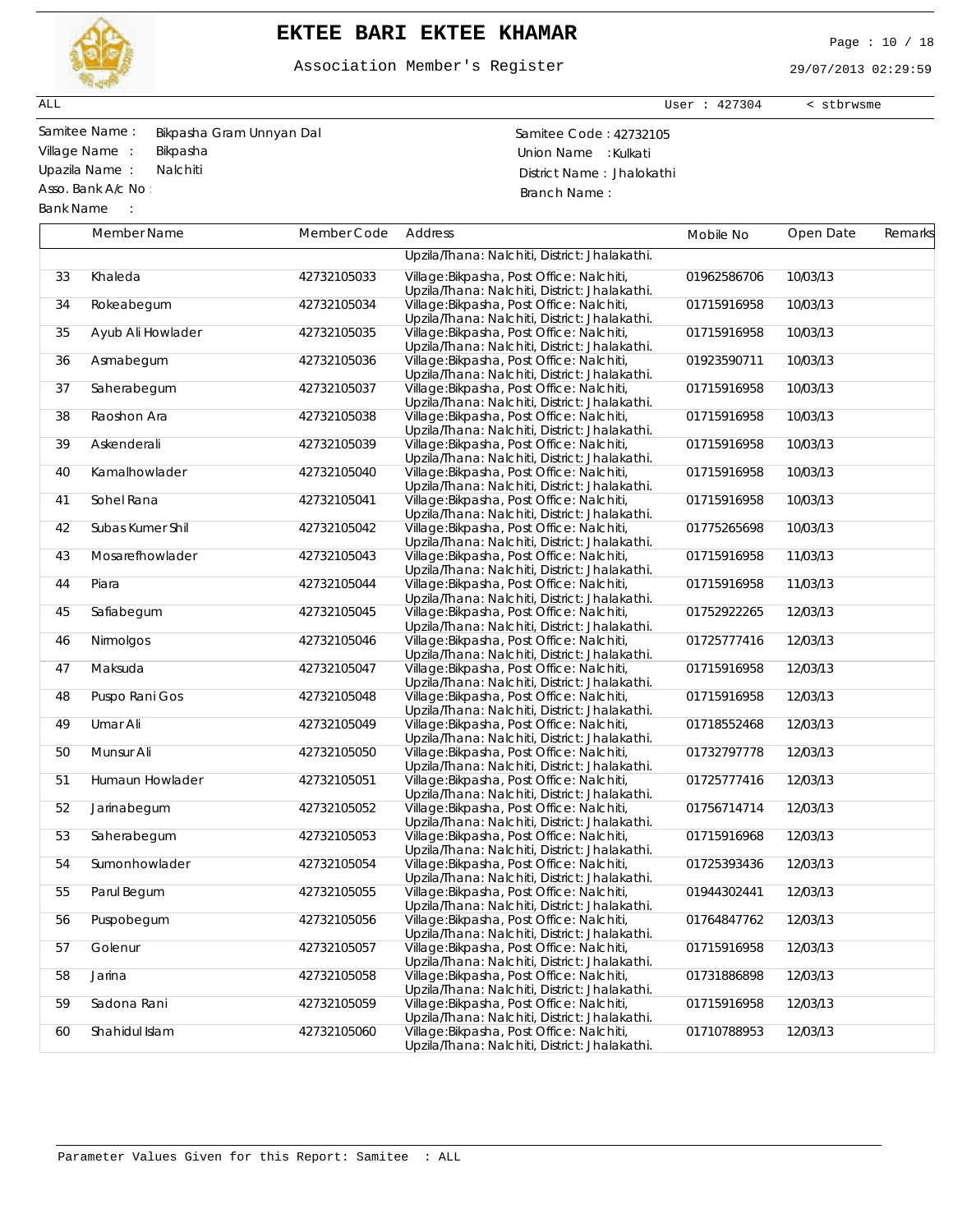

# **EKTEE BARI EKTEE KHAMAR** Page : 11 / 18

Association Member's Register

29/07/2013 02:29:59

User : 427304 < stbrwsme

ALL

Asso. Bank A/c No :

Bank Name :

Samitee Name : Samitee Code : 42732121 Kulkathi Gram Unnyan Dal Village Name : Kulkathi Union Name : Kulkati Upazila Name : Nalchiti **District Name : Nalchiti** District Name : Jhalokathi Branch Name :

|                | SL No. Member Name     | Member Code | <b>Address</b>                                                                             | Mobile No   | Open Date | Remarks |
|----------------|------------------------|-------------|--------------------------------------------------------------------------------------------|-------------|-----------|---------|
| $\mathbf{1}$   | Abu Hanif Mazi         | 42732121001 | Kulkathi, Nalchiti, Jhalakathi                                                             | 01729342720 | 31/01/13  |         |
| $\overline{2}$ | Muhammad Habiburrahman | 42732121002 | Village: Kulkathi, Post Office: Powta, Thanal<br>Upazilla: Nalchiti, District: Jhalakathi. | 01944956530 | 31/01/13  |         |
| 3              | Humaun Kabir           | 42732121003 | Village: Kulkathi, Post Office: Powta, Thanal<br>Upazilla: Nalchiti, District: Jhalakathi. | 01719848581 | 31/01/13  |         |
| 4              | Kabirhowlader          | 42732121004 | Village: Kulkathi, Post Office: Powta, Thana/<br>Upazilla: Nalchiti, District: Jhalakathi. | 01920738071 | 31/01/13  |         |
| 5              | Abdul Majidtalukder    | 42732121005 | Village: Kulkathi, Post Office: Powta, Thana/<br>Upazilla: Nalchiti, District: Jhalakathi. | 01711279296 | 01/02/13  |         |
| 6              | Sonjib                 | 42732121006 | Village: Kulkathi, Post Office: Powta, Thana/<br>Upazilla: Nalchiti, District: Jhalakathi. | 01932315651 | 01/02/13  |         |
| $\overline{7}$ | Najmul Hussain         | 42732121007 | Village: Kulkathi, Post Office: Powta, Thana/<br>Upazilla: Nalchiti, District: Jhalakathi. | 01713932229 | 01/02/13  |         |
| 8              | Selina                 | 42732121008 | Village: Kulkathi, Post Office: Powta, Thana/<br>Upazilla: Nalchiti, District: Jhalakathi. | 01939549093 | 01/02/13  |         |
| 9              | Habiba Akter           | 42732121009 | Village: Kulkathi, Post Office: Powta, Thana/<br>Upazilla: Nalchiti, District: Jhalakathi. | 01919551672 | 01/02/13  |         |
| 10             | Musammad Shirina Begum | 42732121010 | Village: Kulkathi, Post Office: Powta, Thana/<br>Upazilla: Nalchiti, District: Jhalakathi. | 01721800072 | 01/02/13  |         |
| 11             | Kohinur Begum          | 42732121011 | Village: Kulkathi, Post Office: Powta, Thana/<br>Upazilla: Nalchiti, District: Jhalakathi. | 01920503072 | 01/02/13  |         |
| 12             | Rejia Begum Doli       | 42732121012 | Village: Kulkathi, Post Office: Powta, Thanal<br>Upazilla: Nalchiti, District: Jhalakathi. | 01716587044 | 01/02/13  |         |
| 13             | Abdus Sobur Mallik     | 42732121013 | Village: Kulkathi, Post Office: Powta, Thanal<br>Upazilla: Nalchiti, District: Jhalakathi. | 01734249596 | 01/02/13  |         |
| 14             | Maksudabegum           | 42732121014 | Village: Kulkathi, Post Office: Powta, Thanal<br>Upazilla: Nalchiti, District: Jhalakathi. | 01726869951 | 01/02/13  |         |
| 15             | Mukta Rani Das         | 42732121015 | Village: Kulkathi, Post Office: Powta, Thanal<br>Upazilla: Nalchiti, District: Jhalakathi. | 01930378627 | 01/02/13  |         |
| 16             | Jalalmallik            | 42732121016 | Village: Kulkathi, Post Office: Powta, Thanal<br>Upazilla: Nalchiti, District: Jhalakathi. | 01962195658 | 01/02/13  |         |
| 17             | Anisur Rahman Khan     | 42732121017 | Village: Kulkathi, Post Office: Powta, Thanal<br>Upazilla: Nalchiti, District: Jhalakathi. | 01714477776 | 01/02/13  |         |
| 18             | Harun Or Rashid        | 42732121018 | Village: Kulkathi, Post Office: Powta, Thanal<br>Upazilla: Nalchiti, District: Jhalakathi. | 01944956539 | 01/02/13  |         |
| 19             | Minara                 | 42732121019 | Village: Kulkathi, Post Office: Powta, Thanal<br>Upazilla: Nalchiti, District: Jhalakathi. | 01944956530 | 01/02/13  |         |
| 20             | Shirina Begum          | 42732121020 | Village: Kulkathi, Post Office: Powta, Thanal<br>Upazilla: Nalchiti, District: Jhalakathi. | 01932315535 | 01/02/13  |         |
| 21             | Ruma Begum             | 42732121021 | Village: Kulkathi, Post Office: Powta, Thanal<br>Upazilla: Nalchiti, District: Jhalakathi. | 01944956530 | 01/02/13  |         |
| 22             | Pervin                 | 42732121022 | Village: Kulkathi, Post Office: Powta, Thanal<br>Upazilla: Nalchiti, District: Jhalakathi. | 01925298460 | 01/02/13  |         |
| 23             | Shiuli Begum           | 42732121023 | Village: Kulkathi, Post Office: Powta, Thanal<br>Upazilla: Nalchiti, District: Jhalakathi. | 01944956530 | 01/02/13  |         |
| 24             | Rakha Begum            | 42732121024 | Village: Kulkathi, Post Office: Powta, Thanal<br>Upazilla: Nalchiti, District: Jhalakathi. | 01944956534 | 01/02/13  |         |
| 25             | Baby                   | 42732121025 | Village: Kulkathi, Post Office: Powta, Thanal<br>Upazilla: Nalchiti, District: Jhalakathi. | 01944956530 | 01/02/13  |         |
| 26             | <b>Beuty Begum</b>     | 42732121026 | Village: Kulkathi, Post Office: Powta, Thanal<br>Upazilla: Nalchiti, District: Jhalakathi. | 01747056329 | 01/02/13  |         |
| 27             | Taslima                | 42732121027 | Village: Kulkathi, Post Office: Powta, Thanal<br>Upazilla: Nalchiti, District: Jhalakathi. | 01742401894 | 02/02/13  |         |
| 28             | Ranu Begum             | 42732121028 | Village: Kulkathi, Post Office: Powta, Thanal<br>Upazilla: Nalchiti, District: Jhalakathi. | 01738712766 | 02/02/13  |         |
| 29             | Ranubegum              | 42732121029 | Village: Kulkathi, Post Office: Powta, Thanal<br>Upazilla: Nalchiti, District: Jhalakathi. | 01828151893 | 02/02/13  |         |
| 30             | Forida Begum           | 42732121030 | Village: Kulkathi, Post Office: Powta, Thanal<br>Upazilla: Nalchiti, District: Jhalakathi. | 01724916919 | 02/02/13  |         |
| 31             | Hosneara Begum         | 42732121031 | Village: Kulkathi, Post Office: Powta, Thanal<br>Upazilla: Nalchiti, District: Jhalakathi. | 01944956530 | 02/02/13  |         |
| 32             | Monjura Begum          | 42732121032 | Village: Kulkathi, Post Office: Powta, Thanal<br>Upazilla: Nalchiti, District: Jhalakathi. | 01735706119 | 02/02/13  |         |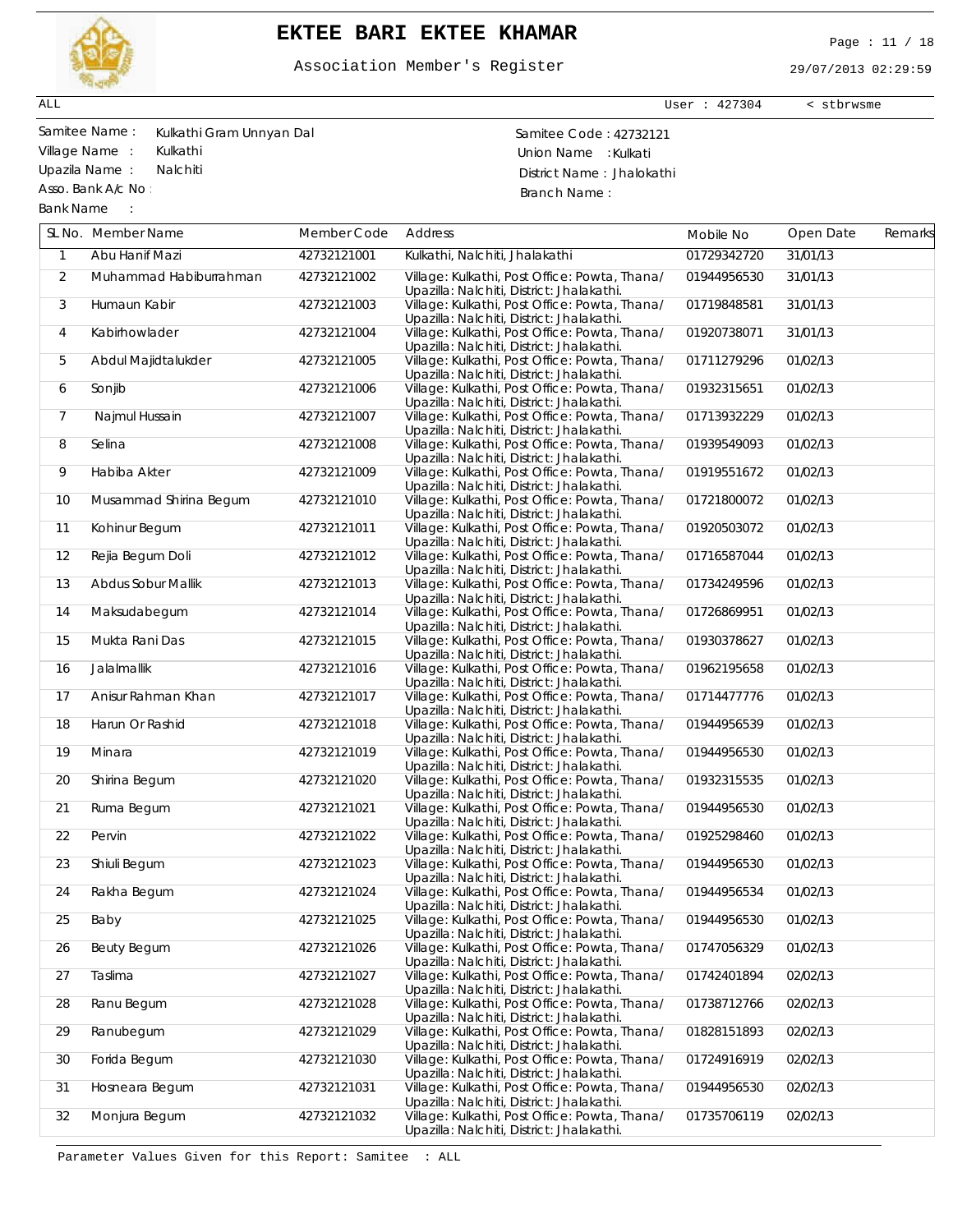

## **EKTEE BARI EKTEE KHAMAR** Page : 12 / 18

Association Member's Register

29/07/2013 02:29:59

User : 427304 < stbrwsme

ALL

Asso. Bank A/c No :

Bank Name :

Samitee Name : Samitee Code : 42732121 Kulkathi Gram Unnyan Dal Village Name : Kulkathi Union Name : Kulkati Upazila Name : Nalchiti **District Name : Nalchiti** District Name : Jhalokathi Branch Name :

|    | Member Name             | Member Code | Address                                                                                    | Mobile No   | Open Date | Remarks |
|----|-------------------------|-------------|--------------------------------------------------------------------------------------------|-------------|-----------|---------|
| 33 | Dalim Begum             | 42732121033 | Village: Kulkathi, Post Office: Powta, Thanal<br>Upazilla: Nalchiti, District: Jhalakathi. | 01939549075 | 02/02/13  |         |
| 34 | Shiulibegum             | 42732121034 | Village: Kulkathi, Post Office: Powta, Thanal<br>Upazilla: Nalchiti, District: Jhalakathi. | 01982126828 | 02/02/13  |         |
| 35 | Maksudabegum            | 42732121035 | Village: Kulkathi, Post Office: Powta, Thanal<br>Upazilla: Nalchiti, District: Jhalakathi. | 01739025551 | 02/02/13  |         |
| 36 | Rulia Begum             | 42732121036 | Village: Kulkathi, Post Office: Powta, Thanal<br>Upazilla: Nalchiti, District: Jhalakathi. | 01710547541 | 02/02/13  |         |
| 37 | Onitarani               | 42732121037 | Village: Kulkathi, Post Office: Powta, Thana/<br>Upazilla: Nalchiti, District: Jhalakathi. | 01928440670 | 02/02/13  |         |
| 38 | Khuku Rani Das          | 42732121038 | Village: Kulkathi, Post Office: Powta, Thanal<br>Upazilla: Nalchiti, District: Jhalakathi. | 01736389991 | 02/02/13  |         |
| 39 | Foridaparvin            | 42732121039 | Village: Kulkathi, Post Office: Powta, Thana/<br>Upazilla: Nalchiti, District: Jhalakathi. | 01936059020 | 02/02/13  |         |
| 40 | <b>Taznehar Begum</b>   | 42732121040 | Village: Kulkathi, Post Office: Powta, Thanal<br>Upazilla: Nalchiti, District: Jhalakathi. | 01741407696 | 02/02/13  |         |
| 41 | Alea Begum              | 42732121041 | Village: Kulkathi, Post Office: Powta, Thanal<br>Upazilla: Nalchiti, District: Jhalakathi. | 01715916668 | 02/02/13  |         |
| 42 | Lolita Rani Mistri      | 42732121042 | Village: Kulkathi, Post Office: Powta, Thanal<br>Upazilla: Nalchiti, District: Jhalakathi. | 01944956530 | 02/02/13  |         |
| 43 | Hosnearabegum           | 42732121043 | Village: Kulkathi, Post Office: Powta, Thanal<br>Upazilla: Nalchiti, District: Jhalakathi. | 01936976747 | 02/02/13  |         |
| 44 | Shudangshu Kumer Mistri | 42732121044 | Village: Kulkathi, Post Office: Powta, Thanal<br>Upazilla: Nalchiti, District: Jhalakathi. | 01928212715 | 02/02/13  |         |
| 45 | Sapia Begum             | 42732121045 | Village: Kulkathi, Post Office: Powta, Thanal<br>Upazilla: Nalchiti, District: Jhalakathi. | 01944956530 | 02/02/13  |         |
| 46 | Ambia Begum             | 42732121046 | Village: Kulkathi, Post Office: Powta, Thanal<br>Upazilla: Nalchiti, District: Jhalakathi. | 01934401395 | 02/02/13  |         |
| 47 | Dulali Begum            | 42732121047 | Village: Kulkathi, Post Office: Powta, Thanal<br>Upazilla: Nalchiti, District: Jhalakathi. | 01936388016 | 02/02/13  |         |
| 48 | Chompa Begum            | 42732121048 | Village: Kulkathi, Post Office: Powta, Thana/<br>Upazilla: Nalchiti, District: Jhalakathi. | 01944956530 | 02/02/13  |         |
| 49 | Md: Towhidul Islam      | 42732121049 | Village: Kulkathi, Post Office: Powta, Thanal<br>Upazilla: Nalchiti, District: Jhalakathi. | 01814851269 | 02/02/13  |         |
| 50 | Sahenur Begum           | 42732121050 | Village: Kulkathi, Post Office: Powta, Thanal<br>Upazilla: Nalchiti, District: Jhalakathi. | 01925436089 | 02/02/13  |         |
| 51 | Porimal Chondro Sikder  | 42732121051 | Village: Kulkathi, Post Office: Powta, Thana/<br>Upazilla: Nalchiti, District: Jhalakathi. | 01928137458 | 03/02/13  |         |
| 52 | Saleha                  | 42732121052 | Village: Kulkathi, Post Office: Powta, Thanal<br>Upazilla: Nalchiti, District: Jhalakathi. | 01768425642 | 03/02/13  |         |
| 53 | Shamoli Rani Das        | 42732121053 | Village: Kulkathi, Post Office: Powta, Thanal<br>Upazilla: Nalchiti, District: Jhalakathi. | 01945969315 | 03/02/13  |         |
| 54 | Ruliabegum              | 42732121054 | Village: Kulkathi, Post Office: Powta, Thanal<br>Upazilla: Nalchiti, District: Jhalakathi. | 01944956530 | 03/02/13  |         |
| 55 | Esrafil Gazi            | 42732121055 | Village: Kulkathi, Post Office: Powta, Thanal<br>Upazilla: Nalchiti, District: Jhalakathi. | 01731797730 | 03/02/13  |         |
| 56 | Abdul Kadir             | 42732121056 | Village: Kulkathi, Post Office: Powta, Thana/<br>Upazilla: Nalchiti, District: Jhalakathi. | 01922797022 | 03/02/13  |         |
| 57 | Md: Eaminhowlader       | 42732121057 | Village: Kulkathi, Post Office: Powta, Thanal<br>Upazilla: Nalchiti, District: Jhalakathi. | 01912317833 | 03/02/13  |         |
| 58 | Selim Gazi              | 42732121058 | Village: Kulkathi, Post Office: Powta, Thana/<br>Upazilla: Nalchiti, District: Jhalakathi. | 01843245562 | 03/02/13  |         |
| 59 | Aklima                  | 42732121059 | Village: Kulkathi, Post Office: Powta, Thanal<br>Upazilla: Nalchiti, District: Jhalakathi. | 01743065046 | 03/02/13  |         |
| 60 | Saroar Hossen           | 42732121060 | Village: Kulkathi, Post Office: Powta, Thanal<br>Upazilla: Nalchiti, District: Jhalakathi. | 01714779299 | 03/02/13  |         |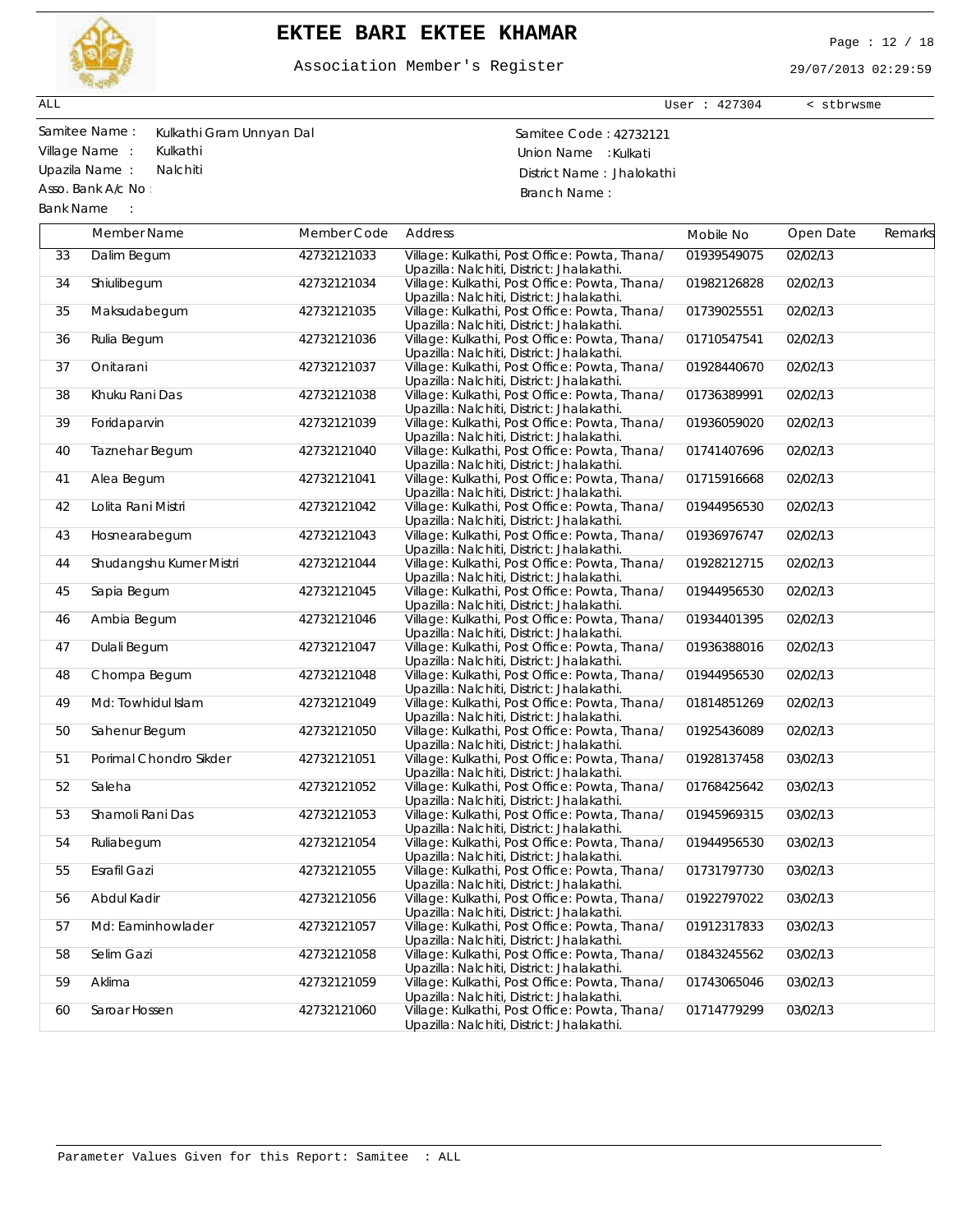

# **EKTEE BARI EKTEE KHAMAR** Page : 13 / 18

Association Member's Register

29/07/2013 02:29:59

User : 427304 < stbrwsme

ALL

Asso. Bank A/c No :

Bank Name :

Samitee Name : Char Bariokaron Gram Unnyan Dal Samitee Code : 42732122 Village Name : Char Bariokaron **Manual Accord Contract Contract Char Bariokaron** Union Name : Kulkati Upazila Name : Nalchiti **District Name : Nalchiti** District Name : Jhalokathi Branch Name :

|                | SL No. Member Name             | Member Code                | Address                                                                                                                                             | Mobile No                  | Open Date            | Remarks |
|----------------|--------------------------------|----------------------------|-----------------------------------------------------------------------------------------------------------------------------------------------------|----------------------------|----------------------|---------|
| $\mathbf{1}$   | Syed Faisal Mahmud             | 42732122001                | Village:Char Bariokaron, Post Office: Delduar,<br>Upzila/Thana: Nalchiti, District: Jhalakathi.                                                     | 01714650005                | 21/02/13             |         |
| $\overline{2}$ | Mahbuba                        | 42732122002                | Village: Char Bariokaron, Post Office: Delduar,<br>Upzila/Thana: Nalchiti, District: Jhalakathi.                                                    | 01724496282                | 21/02/13             |         |
| 3              | Kahinurbegum                   | 42732122003                | Village: Char Bariokaron, Post Office: Delduar,<br>Upzila/Thana: Nalchiti, District: Jhalakathi.                                                    | 01928387298                | 21/02/13             |         |
| 4              | Fatema                         | 42732122004                | Village: Char Bariokaron, Post Office: Delduar,<br>Upzila/Thana: Nalchiti, District: Jhalakathi.                                                    | 01936058476                | 21/02/13             |         |
| 5              | Nasima                         | 42732122005                | Village: Char Bariokaron, Post Office: Delduar,<br>Upzila/Thana: Nalchiti, District: Jhalakathi.                                                    | 01736726218                | 21/02/13             |         |
| 6              | Jinnat Ali                     | 42732122006                | Village: Char Bariokaron, Post Office: Delduar,<br>Upzila/Thana: Nalchiti, District: Jhalakathi.                                                    | 01930699359                | 21/02/13             |         |
| 7              | Nurul Islam                    | 42732122007                | Village: Char Bariokaron, Post Office: Delduar,<br>Upzila/Thana: Nalchiti, District: Jhalakathi.                                                    | 01920519221                | 21/02/13             |         |
| 8              | Abdul Kader Molla              | 42732122008                | Village: Char Bariokaron, Post Office: Delduar,<br>Upzila/Thana: Nalchiti, District: Jhalakathi.                                                    | 01724385830                | 21/02/13             |         |
| 9              | Faruksharif                    | 42732122009                | Village: Char Bariokaron, Post Office: Delduar,<br>Upzila/Thana: Nalchiti, District: Jhalakathi.                                                    | 01731161859                | 21/02/13             |         |
| 10             | Md: Halim Talukder             | 42732122010<br>42732122011 | Village: Char Bariokaron, Post Office: Delduar,<br>Upzila/Thana: Nalchiti, District: Jhalakathi.                                                    | 01914626267                | 21/02/13<br>21/02/13 |         |
| 11<br>12       | Mahabub Hossen<br>Harun Sharif | 42732122012                | Village: Char Bariokaron, Post Office: Delduar,<br>Upzila/Thana: Nalchiti, District: Jhalakathi.<br>Village: Char Bariokaron, Post Office: Delduar, | 01771535041<br>01932329073 | 21/02/13             |         |
| 13             | Adomali                        | 42732122013                | Upzila/Thana: Nalchiti, District: Jhalakathi.<br>Village: Char Bariokaron, Post Office: Delduar,                                                    | 01923816950                | 21/02/13             |         |
| 14             | H.M Shahid                     | 42732122014                | Upzila/Thana: Nalchiti, District: Jhalakathi.<br>Village: Char Bariokaron, Post Office: Delduar,                                                    | 01724496282                | 21/02/13             |         |
| 15             | Harun Howlader                 | 42732122015                | Upzila/Thana: Nalchiti, District: Jhalakathi.<br>Village: Char Bariokaron, Post Office: Delduar,                                                    | 01929198559                | 21/02/13             |         |
| 16             | Selina                         | 42732122016                | Upzila/Thana: Nalchiti, District: Jhalakathi.<br>Village: Char Bariokaron, Post Office: Delduar,                                                    | 01771535041                | 21/02/13             |         |
| 17             | Nasir Sharif                   | 42732122017                | Upzila/Thana: Nalchiti, District: Jhalakathi.<br>Village: Char Bariokaron, Post Office: Delduar,                                                    | 01731161859                | 21/02/13             |         |
| 18             | Yousubsarder                   | 42732122018                | Upzila/Thana: Nalchiti, District: Jhalakathi.<br>Village: Char Bariokaron, Post Office: Delduar,                                                    | 01771535041                | 21/02/13             |         |
| 19             | Kabirtalukder                  | 42732122019                | Upzila/Thana: Nalchiti, District: Jhalakathi.<br>Village: Char Bariokaron, Post Office: Delduar,                                                    | 01771535041                | 21/02/13             |         |
| 20             | Rabea                          | 42732122020                | Upzila/Thana: Nalchiti, District: Jhalakathi.<br>Village: Char Bariokaron, Post Office: Delduar,                                                    | 01766235157                | 21/02/13             |         |
| 21             | Jakia                          | 42732122021                | Upzila/Thana: Nalchiti, District: Jhalakathi.<br>Village: Char Bariokaron, Post Office: Delduar,                                                    | 01771535041                | 21/02/13             |         |
| 22             | Forida                         | 42732122022                | Upzila/Thana: Nalchiti, District: Jhalakathi.<br>Village: Char Bariokaron, Post Office: Delduar,                                                    | 01742212692                | 21/02/13             |         |
| 23             | Shafalibegum                   | 42732122023                | Upzila/Thana: Nalchiti, District: Jhalakathi.<br>Village: Char Bariokaron, Post Office: Delduar,                                                    | 01923816950                | 21/02/13             |         |
| 24             | Beuty                          | 42732122024                | Upzila/Thana: Nalchiti, District: Jhalakathi.<br>Village: Char Bariokaron, Post Office: Delduar,<br>Upzila/Thana: Nalchiti, District: Jhalakathi.   | 01837866161                | 21/02/13             |         |
| 25             | Josnabegum                     | 42732122025                | Village: Char Bariokaron, Post Office: Delduar, 01921129400<br>Upzila/Thana: Nalchiti, District: Jhalakathi.                                        |                            | 21/02/13             |         |
| 26             | Monujabegum                    | 42732122026                | Village: Char Bariokaron, Post Office: Delduar,<br>Upzila/Thana: Nalchiti, District: Jhalakathi.                                                    | 01799235157                | 21/02/13             |         |
| 27             | Esrat Jahan                    | 42732122027                | Village: Char Bariokaron, Post Office: Delduar,<br>Upzila/Thana: Nalchiti, District: Jhalakathi.                                                    | 01924935233                | 21/02/13             |         |
| 28             | Alea                           | 42732122028                | Village: Char Bariokaron, Post Office: Delduar,<br>Upzila/Thana: Nalchiti, District: Jhalakathi.                                                    | 01716422578                | 21/02/13             |         |
| 29             | Salma                          | 42732122029                | Village: Char Bariokaron, Post Office: Delduar,<br>Upzila/Thana: Nalchiti, District: Jhalakathi.                                                    | 01731161859                | 21/02/13             |         |
| 30             | Shieuly                        | 42732122030                | Village: Char Bariokaron, Post Office: Delduar,<br>Upzila/Thana: Nalchiti, District: Jhalakathi.                                                    | 01734740576                | 21/02/13             |         |
| 31             | Morsheda                       | 42732122031                | Village: Char Bariokaron, Post Office: Delduar,<br>Upzila/Thana: Nalchiti, District: Jhalakathi.                                                    | 01731161859                | 21/02/13             |         |
| 32             | Tahera                         | 42732122032                | Village: Char Bariokaron, Post Office: Delduar,                                                                                                     | 01771535041                | 21/02/13             |         |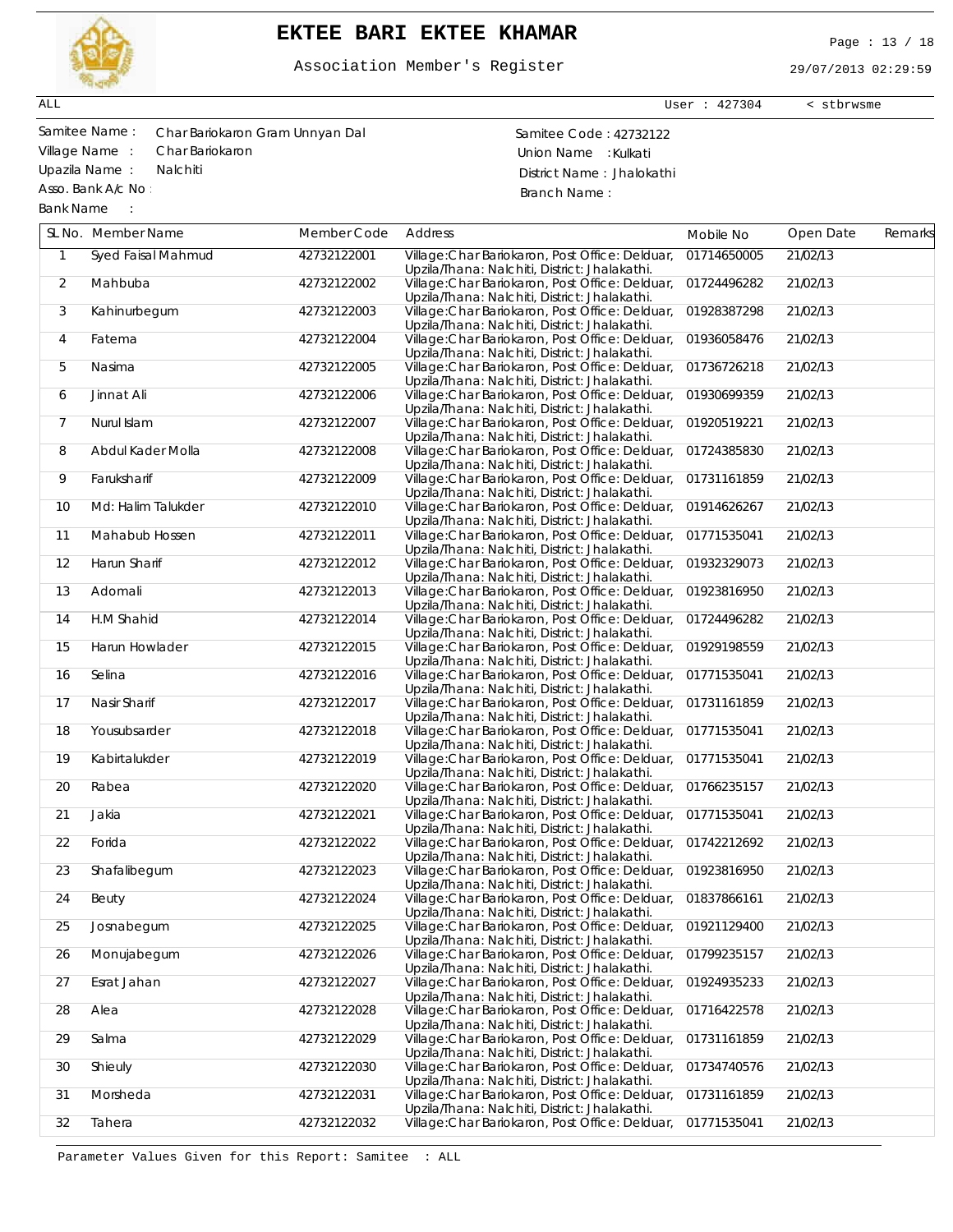

# **EKTEE BARI EKTEE KHAMAR** Page : 14 / 18

Association Member's Register

29/07/2013 02:29:59

User : 427304 < stbrwsme

ALL

Asso. Bank A/c No :

Bank Name :

Samitee Name : Char Bariokaron Gram Unnyan Dal Samitee Code : 42732122 Village Name : Char Bariokaron **Manual Accord Contract Contract Char Bariokaron** Union Name : Kulkati Upazila Name : Nalchiti **District Name : Nalchiti** District Name : Jhalokathi Branch Name :

|    | Member Name           | Member Code | Address                                                                                                      | Mobile No   | Open Date | Remarks |
|----|-----------------------|-------------|--------------------------------------------------------------------------------------------------------------|-------------|-----------|---------|
|    |                       |             | Upzila/Thana: Nalchiti, District: Jhalakathi.                                                                |             |           |         |
| 33 | Layju                 | 42732122033 | Village: Char Bariokaron, Post Office: Delduar,<br>Upzila/Thana: Nalchiti, District: Jhalakathi.             | 01799235159 | 21/02/13  |         |
| 34 | Lipy                  | 42732122034 | Village: Char Bariokaron, Post Office: Delduar, 01731161859<br>Upzila/Thana: Nalchiti, District: Jhalakathi. |             | 21/02/13  |         |
| 35 | Momtaz                | 42732122035 | Village: Char Bariokaron, Post Office: Delduar, 01759644323<br>Upzila/Thana: Nalchiti, District: Jhalakathi. |             | 21/02/13  |         |
| 36 | Jumur                 | 42732122036 | Village: Char Bariokaron, Post Office: Delduar, 01742212692<br>Upzila/Thana: Nalchiti, District: Jhalakathi. |             | 21/02/13  |         |
| 37 | Abdul Khalek Howlader | 42732122037 | Village: Char Bariokaron, Post Office: Delduar, 01771535041<br>Upzila/Thana: Nalchiti, District: Jhalakathi. |             | 21/02/13  |         |
| 38 | Jahora                | 42732122038 | Village: Char Bariokaron, Post Office: Delduar, 01771535041<br>Upzila/Thana: Nalchiti, District: Jhalakathi. |             | 21/02/13  |         |
| 39 | Mamun Howlader        | 42732122039 | Village: Char Bariokaron, Post Office: Delduar, 01771535041<br>Upzila/Thana: Nalchiti, District: Jhalakathi. |             | 21/02/13  |         |
| 40 | Firoja                | 42732122040 | Village: Char Bariokaron, Post Office: Delduar, 01771535041<br>Upzila/Thana: Nalchiti, District: Jhalakathi. |             | 21/02/13  |         |
| 41 | Kohinur               | 42732122041 | Village: Char Bariokaron, Post Office: Delduar, 01771535041<br>Upzila/Thana: Nalchiti, District: Jhalakathi. |             | 21/02/13  |         |
| 42 | Pervin                | 42732122042 | Village: Char Bariokaron, Post Office: Delduar, 01771535041<br>Upzila/Thana: Nalchiti, District: Jhalakathi. |             | 21/02/13  |         |
| 43 | Hemayet Sharif        | 42732122043 | Village: Char Bariokaron, Post Office: Delduar, 01932329073<br>Upzila/Thana: Nalchiti, District: Jhalakathi. |             | 21/02/13  |         |
| 44 | Rashida               | 42732122044 | Village: Char Bariokaron, Post Office: Delduar, 01735250495<br>Upzila/Thana: Nalchiti, District: Jhalakathi. |             | 21/02/13  |         |
| 45 | Henara                | 42732122045 | Village: Char Bariokaron, Post Office: Delduar, 01921129400<br>Upzila/Thana: Nalchiti, District: Jhalakathi. |             | 21/02/13  |         |
| 46 | Gias Talukder         | 42732122046 | Village: Char Bariokaron, Post Office: Delduar, 01945420927<br>Upzila/Thana: Nalchiti, District: Jhalakathi. |             | 21/02/13  |         |
| 47 | Shohidul Mazi         | 42732122047 | Village: Char Bariokaron, Post Office: Delduar, 01926822824<br>Upzila/Thana: Nalchiti, District: Jhalakathi. |             | 21/02/13  |         |
| 48 | Mamunhowlader         | 42732122048 | Village: Char Bariokaron, Post Office: Delduar, 01926433840<br>Upzila/Thana: Nalchiti, District: Jhalakathi. |             | 21/02/13  |         |
| 49 | Hanifmazi             | 42732122049 | Village: Char Bariokaron, Post Office: Delduar, 01771535041<br>Upzila/Thana: Nalchiti, District: Jhalakathi. |             | 21/02/13  |         |
| 50 | Jabbar Howlader       | 42732122050 | Village: Char Bariokaron, Post Office: Delduar, 01728682120<br>Upzila/Thana: Nalchiti, District: Jhalakathi. |             | 21/02/13  |         |
| 51 | Foysal Howlader       | 42732122051 | Village: Char Bariokaron, Post Office: Delduar, 01771336971<br>Upzila/Thana: Nalchiti, District: Jhalakathi. |             | 21/02/13  |         |
| 52 | Khadijabegum          | 42732122052 | Village: Char Bariokaron, Post Office: Delduar, 01771535041<br>Upzila/Thana: Nalchiti, District: Jhalakathi. |             | 21/02/13  |         |
| 53 | Oahida Mahmud         | 42732122053 | Village: Char Bariokaron, Post Office: Delduar, 01917115252<br>Upzila/Thana: Nalchiti, District: Jhalakathi. |             | 21/02/13  |         |
| 54 | Shakh Abdul Karim     | 42732122054 | Village: Char Bariokaron, Post Office: Delduar, 01777149034<br>Upzila/Thana: Nalchiti, District: Jhalakathi. |             | 21/02/13  |         |
| 55 | Bashirakon            | 42732122055 | Village: Char Bariokaron, Post Office: Delduar, 01724702268<br>Upzila/Thana: Nalchiti, District: Jhalakathi. |             | 21/02/13  |         |
| 56 | Shamsunnahar          | 42732122056 | Village: Char Bariokaron, Post Office: Delduar, 01930699359<br>Upzila/Thana: Nalchiti, District: Jhalakathi. |             | 21/02/13  |         |
| 57 | Sujonkhan             | 42732122057 | Village: Char Bariokaron, Post Office: Delduar,<br>Upzila/Thana: Nalchiti, District: Jhalakathi.             | 01759644323 | 21/02/13  |         |
| 58 | Ruhul Amin            | 42732122058 | Village: Char Bariokaron, Post Office: Delduar,<br>Upzila/Thana: Nalchiti, District: Jhalakathi.             | 01724496242 | 21/02/13  |         |
| 59 | Morsheda              | 42732122059 | Village: Char Bariokaron, Post Office: Delduar,<br>Upzila/Thana: Nalchiti, District: Jhalakathi.             | 01922467368 | 21/02/13  |         |
| 60 | Nasrinakter           | 42732122060 | Village: Char Bariokaron, Post Office: Delduar,<br>Upzila/Thana: Nalchiti, District: Jhalakathi.             | 01924049229 | 21/02/13  |         |
|    |                       |             |                                                                                                              |             |           |         |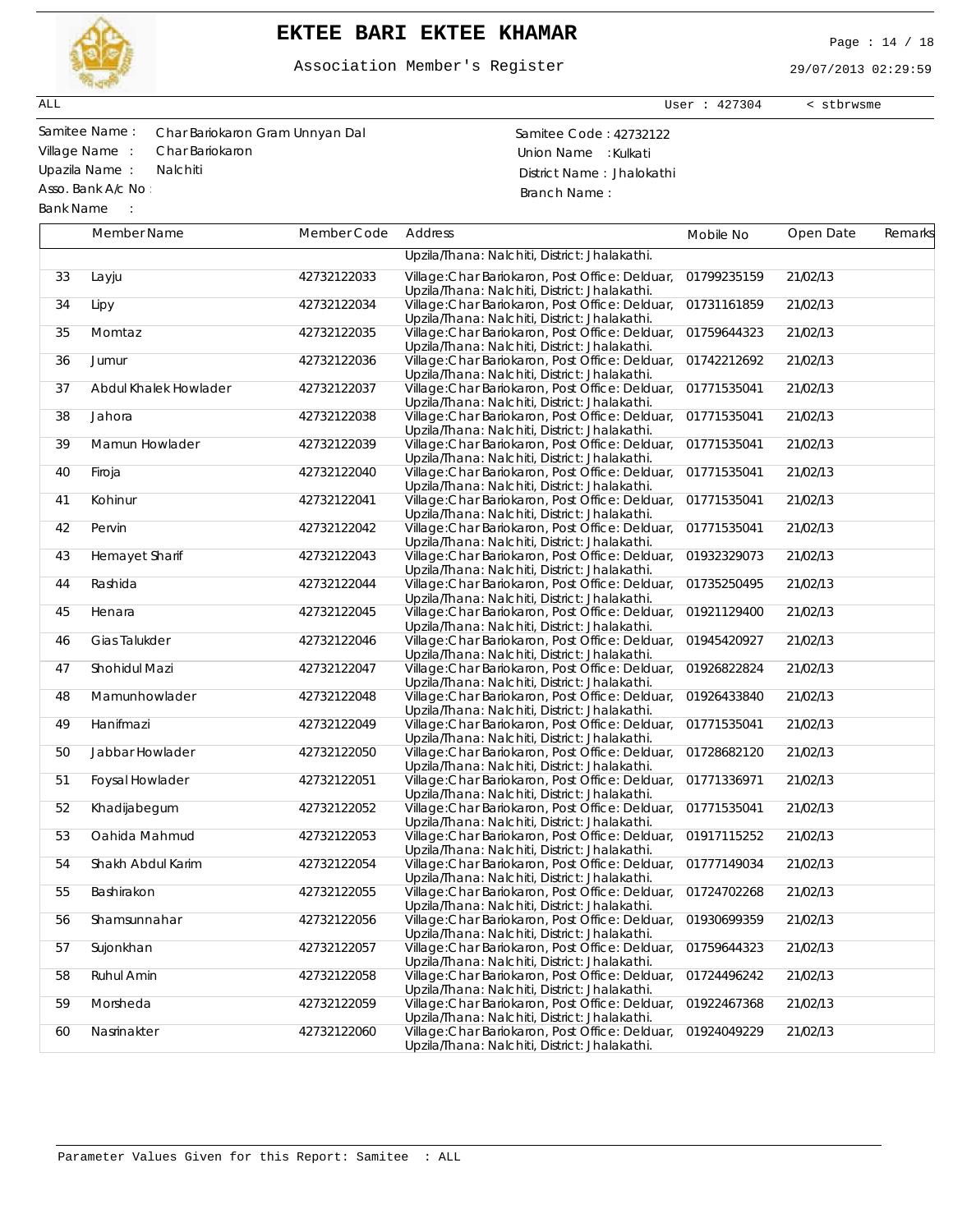

## **EKTEE BARI EKTEE KHAMAR** Page : 15 / 18

Association Member's Register

29/07/2013 02:29:59

User : 427304 < stbrwsme

ALL

Asso. Bank A/c No :

Bank Name :

Samitee Name : Samitee Code : 42732123 Taukathi Gram Unnyan Dal Village Name : Taukathi Union Name : Kulkati Upazila Name : Nalchiti **District Name : Nalchiti** District Name : Jhalokathi Branch Name :

|                | SL No. Member Name                       | Member Code | Address                                                                                     | Mobile No            | Open Date | Remarks |
|----------------|------------------------------------------|-------------|---------------------------------------------------------------------------------------------|----------------------|-----------|---------|
| $\mathbf{1}$   | Moazzem Munsi                            | 42732123001 | Village:Taukathi, Post Office: Haybatpur,<br>Upzila/Thana: Nalchiti, District: Jhalakathi.  | 01721806896          | 03/03/13  |         |
| 2              | Nur Mohammad Khan                        | 42732123002 | Village: Taukathi, Post Office: Haybatpur,<br>Upzila/Thana: Nalchiti, District: Jhalakathi. | 01735376839          | 03/03/13  |         |
| 3              | Muhammad Abdul Bari Howlader 42732123003 |             | Village:Taukathi, Post Office: Haybatpur,<br>Upzila/Thana: Nalchiti, District: Jhalakathi.  | 01734745282          | 03/03/13  |         |
| 4              | Muhammad Najrul Islam Mreda              | 42732123004 | Village:Taukathi, Post Office: Haybatpur,<br>Upzila/Thana: Nalchiti, District: Jhalakathi.  | 01719761234          | 03/03/13  |         |
| 5              | Sarowar Hossen                           | 42732123005 | Village: Taukathi, Post Office: Haybatpur,<br>Upzila/Thana: Nalchiti, District: Jhalakathi. | 01916016331          | 03/03/13  |         |
| 6              | Al Amin                                  | 42732123006 | Village:Taukathi, Post Office: Haybatpur,<br>Upzila/Thana: Nalchiti, District: Jhalakathi.  | 01718734237          | 03/03/13  |         |
| $\overline{7}$ | Mariombegum                              | 42732123007 | Village: Taukathi, Post Office: Haybatpur,<br>Upzila/Thana: Nalchiti, District: Jhalakathi. | 01735376839          | 03/03/13  |         |
| 8              | Sumibegum                                | 42732123008 | Village: Taukathi, Post Office: Haybatpur,<br>Upzila/Thana: Nalchiti, District: Jhalakathi. | 01754993341          | 03/03/13  |         |
| 9              | Rehena Begum                             | 42732123009 | Village: Taukathi, Post Office: Haybatpur,<br>Upzila/Thana: Nalchiti, District: Jhalakathi. | 01734016830          | 03/03/13  |         |
| 10             | Runubegum                                | 42732123010 | Village: Taukathi, Post Office: Haybatpur,<br>Upzila/Thana: Nalchiti, District: Jhalakathi. | 01933139592          | 03/03/13  |         |
| 11             | Muhammad Hafijul Islam                   | 42732123011 | Village: Taukathi, Post Office: Haybatpur,<br>Upzila/Thana: Nalchiti, District: Jhalakathi. | 01715916425          | 03/03/13  |         |
| 12             | Md: Anowar Hossenhowlader                | 42732123012 | Village:Taukathi, Post Office: Haybatpur,<br>Upzila/Thana: Nalchiti, District: Jhalakathi.  | 01776731410          | 04/03/13  |         |
| 13             | Musammad Parul Begum                     | 42732123013 | Village: Taukathi, Post Office: Haybatpur,<br>Upzila/Thana: Nalchiti, District: Jhalakathi. | 01756676779          | 04/03/13  |         |
| 14             | Rajiabegum                               | 42732123014 | Village:Taukathi, Post Office: Haybatpur,<br>Upzila/Thana: Nalchiti, District: Jhalakathi.  | 01914565136          | 04/03/13  |         |
| 15             | Md: Farid Hossen                         | 42732123015 | Village: Taukathi, Post Office: Haybatpur,<br>Upzila/Thana: Nalchiti, District: Jhalakathi. | 01719563084          | 04/03/13  |         |
| 16             | Mahabubur Rahman                         | 42732123016 | Village: Taukathi, Post Office: Haybatpur,<br>Upzila/Thana: Nalchiti, District: Jhalakathi. | 01965579706          | 04/03/13  |         |
| 17             | Fatima Akter                             | 42732123017 | Village: Taukathi, Post Office: Haybatpur,<br>Upzila/Thana: Nalchiti, District: Jhalakathi. | 01747225715          | 04/03/13  |         |
| 18             | Farida Begum                             | 42732123018 | Village: Taukathi, Post Office: Haybatpur,<br>Upzila/Thana: Nalchiti, District: Jhalakathi. | 01922702680          | 04/03/13  |         |
| 19             | Nasrinakter                              | 42732123019 | Village: Taukathi, Post Office: Haybatpur,<br>Upzila/Thana: Nalchiti, District: Jhalakathi. | 01753817009          | 04/03/13  |         |
| 20             | Momtazbegum                              | 42732123020 | Village: Taukathi, Post Office: Haybatpur,<br>Upzila/Thana: Nalchiti, District: Jhalakathi. | 01934427151          | 04/03/13  |         |
| 21             | Maksudabegum                             | 42732123021 | Village:Taukathi, Post Office: Haybatpur,<br>Upzila/Thana: Nalchiti, District: Jhalakathi.  | 01736648285          | 04/03/13  |         |
| 22             | Madumala                                 | 42732123022 | Village:Taukathi, Post Office: Haybatpur,<br>Upzila/Thana: Nalchiti, District: Jhalakathi.  | 01724995886          | 04/03/13  |         |
| 23             | Nazma                                    | 42732123023 | Village: Taukathi, Post Office: Haybatpur,<br>Upzila/Thana: Nalchiti, District: Jhalakathi. | 01734719861          | 04/03/13  |         |
| 24             | Nilu Begum                               | 42732123024 | Village:Taukathi, Post Office: Haybatpur,<br>Upzila/Thana: Nalchiti, District: Jhalakathi.  | 01735376839          | 04/03/13  |         |
| 25             | Shafalibegum                             | 42732123025 | Village: Taukathi, Post Office: Haybatpur,<br>Upzila/Thana: Nalchiti, District: Jhalakathi. | 01735376839 04/03/13 |           |         |
| 26             | Musammad Raosonara Begum                 | 42732123026 | Village:Taukathi, Post Office: Haybatpur,<br>Upzila/Thana: Nalchiti, District: Jhalakathi.  | 01739026521          | 04/03/13  |         |
| 27             | Monowarabegum                            | 42732123027 | Village:Taukathi, Post Office: Haybatpur,<br>Upzila/Thana: Nalchiti, District: Jhalakathi.  | 01735376839          | 04/03/13  |         |
| 28             | Chanbanu                                 | 42732123028 | Village:Taukathi, Post Office: Haybatpur,<br>Upzila/Thana: Nalchiti, District: Jhalakathi.  | 01735376839          | 04/03/13  |         |
| 29             | Musammad Farida Begum                    | 42732123029 | Village:Taukathi, Post Office: Haybatpur,<br>Upzila/Thana: Nalchiti, District: Jhalakathi.  | 01921357478          | 04/03/13  |         |
| 30             | Rinabegum                                | 42732123030 | Village:Taukathi, Post Office: Haybatpur,<br>Upzila/Thana: Nalchiti, District: Jhalakathi.  | 01960320781          | 04/03/13  |         |
| 31             | Md: Abdul Mannan                         | 42732123031 | Village:Taukathi, Post Office: Haybatpur,<br>Upzila/Thana: Nalchiti, District: Jhalakathi.  | 01732183796          | 04/03/13  |         |
| 32             | Nasirkhan                                | 42732123032 | Village:Taukathi, Post Office: Haybatpur,                                                   | 01747685912          | 04/03/13  |         |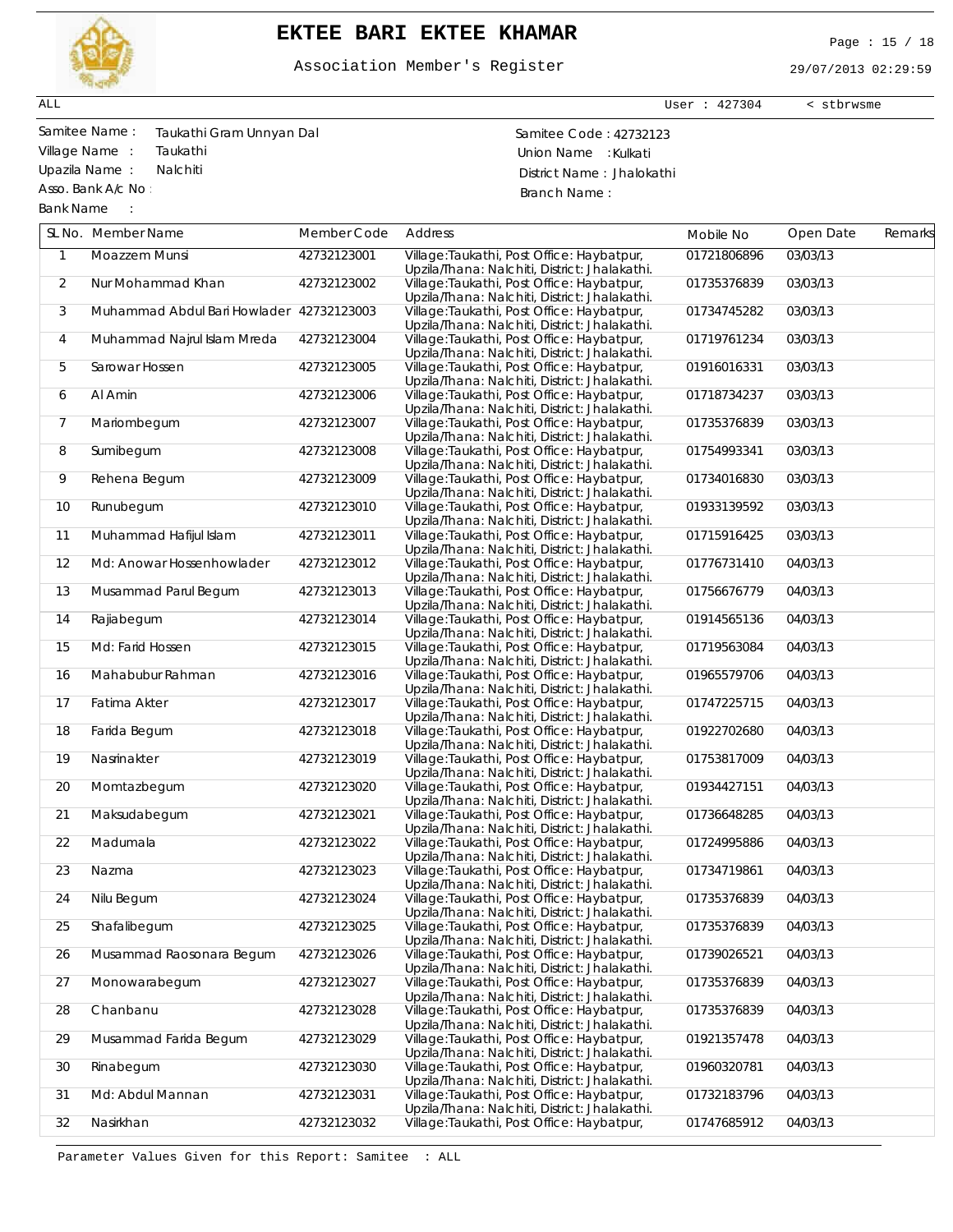

# **EKTEE BARI EKTEE KHAMAR** Page : 16 / 18

Association Member's Register

29/07/2013 02:29:59

User : 427304 < stbrwsme

ALL

 $\Gamma$ 

Asso. Bank A/c No :

Bank Name :

Samitee Name : Samitee Code : 42732123 Taukathi Gram Unnyan Dal Village Name : Taukathi Union Name : Kulkati Upazila Name : Nalchiti **District Name : Nalchiti** District Name : Jhalokathi Branch Name :

|    | Member Name             | Member Code | Address                                                                                     | Mobile No   | Open Date | Remarks |
|----|-------------------------|-------------|---------------------------------------------------------------------------------------------|-------------|-----------|---------|
|    |                         |             | Upzila/Thana: Nalchiti, District: Jhalakathi.                                               |             |           |         |
| 33 | Hasina Banu             | 42732123033 | Village:Taukathi, Post Office: Haybatpur,<br>Upzila/Thana: Nalchiti, District: Jhalakathi.  | 01735376839 | 04/03/13  |         |
| 34 | Md: Mokbul Hossen Molla | 42732123034 | Village:Taukathi, Post Office: Haybatpur,<br>Upzila/Thana: Nalchiti, District: Jhalakathi.  | 01735672944 | 04/03/13  |         |
| 35 | Md: Jakirmunsi          | 42732123035 | Village:Taukathi, Post Office: Haybatpur,<br>Upzila/Thana: Nalchiti, District: Jhalakathi.  | 01928554364 | 04/03/13  |         |
| 36 | Hasina Begum            | 42732123036 | Village: Taukathi, Post Office: Haybatpur,<br>Upzila/Thana: Nalchiti, District: Jhalakathi. | 01729100257 | 04/03/13  |         |
| 37 | Niru Begum              | 42732123037 | Village:Taukathi, Post Office: Haybatpur,<br>Upzila/Thana: Nalchiti, District: Jhalakathi.  | 01751358119 | 04/03/13  |         |
| 38 | Setara Begum            | 42732123038 | Village: Taukathi, Post Office: Haybatpur,<br>Upzila/Thana: Nalchiti, District: Jhalakathi. | 01735376839 | 04/03/13  |         |
| 39 | Fatemabegum             | 42732123039 | Village:Taukathi, Post Office: Haybatpur,<br>Upzila/Thana: Nalchiti, District: Jhalakathi.  | 01777897984 | 04/03/13  |         |
| 40 | Md: Sarowar Molla       | 42732123040 | Village: Taukathi, Post Office: Haybatpur,<br>Upzila/Thana: Nalchiti, District: Jhalakathi. | 01735672944 | 04/03/13  |         |
| 41 | Rinaakter               | 42732123041 | Village:Taukathi, Post Office: Haybatpur,<br>Upzila/Thana: Nalchiti, District: Jhalakathi.  | 01748015852 | 04/03/13  |         |
| 42 | Mojammel Hossen Molla   | 42732123042 | Village: Taukathi, Post Office: Haybatpur,<br>Upzila/Thana: Nalchiti, District: Jhalakathi. | 01924254830 | 04/03/13  |         |
| 43 | Musammad Rume Begum     | 42732123043 | Village: Taukathi, Post Office: Haybatpur,<br>Upzila/Thana: Nalchiti, District: Jhalakathi. | 01757051935 | 04/03/13  |         |
| 44 | Md: Monjurul Islam      | 42732123044 | Village:Taukathi, Post Office: Haybatpur,<br>Upzila/Thana: Nalchiti, District: Jhalakathi.  | 01934370187 | 04/03/13  |         |
| 45 | Esratjahan              | 42732123045 | Village: Taukathi, Post Office: Haybatpur,<br>Upzila/Thana: Nalchiti, District: Jhalakathi. | 01719563084 | 04/03/13  |         |
| 46 | Lailyakter              | 42732123046 | Village: Taukathi, Post Office: Haybatpur,<br>Upzila/Thana: Nalchiti, District: Jhalakathi. | 01777007129 | 04/03/13  |         |
| 47 | Asma Begum              | 42732123047 | Village:Taukathi, Post Office: Haybatpur,<br>Upzila/Thana: Nalchiti, District: Jhalakathi.  | 01726807591 | 04/03/13  |         |
| 48 | Md: Masud Molla         | 42732123048 | Village:Taukathi, Post Office: Haybatpur,<br>Upzila/Thana: Nalchiti, District: Jhalakathi.  | 01735376839 | 04/03/13  |         |
| 49 | Musammad Lily Begum     | 42732123049 | Village:Taukathi, Post Office: Haybatpur,<br>Upzila/Thana: Nalchiti, District: Jhalakathi.  | 01849104813 | 04/03/13  |         |
| 50 | Hasinabegum             | 42732123050 | Village:Taukathi, Post Office: Haybatpur,<br>Upzila/Thana: Nalchiti, District: Jhalakathi.  | 01748647020 | 05/03/13  |         |
| 51 | Selina                  | 42732123051 | Village:Taukathi, Post Office: Haybatpur,<br>Upzila/Thana: Nalchiti, District: Jhalakathi.  | 01965579706 | 05/03/13  |         |
| 52 | Musammad Tania Akter    | 42732123052 | Village:Taukathi, Post Office: Haybatpur,<br>Upzila/Thana: Nalchiti, District: Jhalakathi.  | 01716398802 | 05/03/13  |         |
| 53 | Nur Jahanbegum          | 42732123053 | Village:Taukathi, Post Office: Haybatpur,<br>Upzila/Thana: Nalchiti, District: Jhalakathi.  | 01739025975 | 05/03/13  |         |
| 54 | Semalabegum             | 42732123054 | Village:Taukathi, Post Office: Haybatpur,<br>Upzila/Thana: Nalchiti, District: Jhalakathi.  | 01735376839 | 05/03/13  |         |
| 55 | Jumurbegum              | 42732123055 | Village: Taukathi, Post Office: Haybatpur,<br>Upzila/Thana: Nalchiti, District: Jhalakathi. | 01938636915 | 05/03/13  |         |
| 56 | Hosnearabegum           | 42732123056 | Village:Taukathi, Post Office: Haybatpur,<br>Upzila/Thana: Nalchiti, District: Jhalakathi.  | 01777007129 | 05/03/13  |         |
| 57 | Rebabegum               | 42732123057 | Village:Taukathi, Post Office: Haybatpur,<br>Upzila/Thana: Nalchiti, District: Jhalakathi.  | 01732716434 | 05/03/13  |         |
| 58 | Nur Jahanbegum          | 42732123058 | Village:Taukathi, Post Office: Haybatpur,<br>Upzila/Thana: Nalchiti, District: Jhalakathi.  | 01919408056 | 05/03/13  |         |
| 59 | Md: Faridhossen         | 42732123059 | Village:Taukathi, Post Office: Haybatpur,<br>Upzila/Thana: Nalchiti, District: Jhalakathi.  | 01755236532 | 05/03/13  |         |
| 60 | Md: Rasel Howlader      | 42732123060 | Village:Taukathi, Post Office: Haybatpur,<br>Upzila/Thana: Nalchiti, District: Jhalakathi.  | 01720276935 | 05/03/13  |         |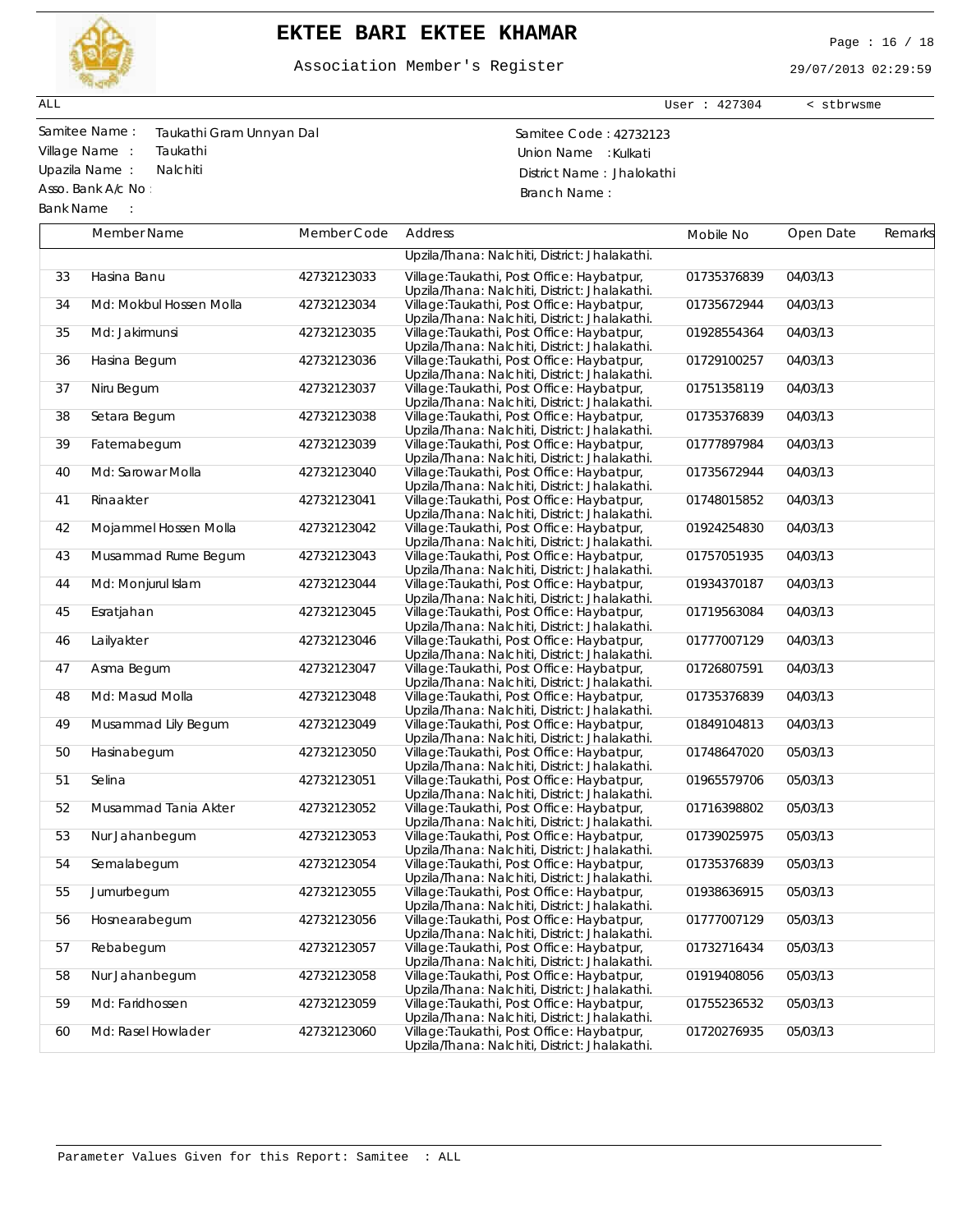

## **EKTEE BARI EKTEE KHAMAR** Page : 17 / 18

Association Member's Register

29/07/2013 02:29:59

User : 427304 < stbrwsme

ALL

Asso. Bank A/c No :

Bank Name :

Samitee Name : Samitee Code : 42732124 Kaporkati Gram Unnyan Dal Village Name : Kaporkati view was also assessed by the Union Name : Kulkati Upazila Name : Nalchiti **District Name : Nalchiti** District Name : Jhalokathi Branch Name :

|                | SL No. Member Name           | Member Code | Address                                                                                      | Mobile No   | Open Date | Remarks |
|----------------|------------------------------|-------------|----------------------------------------------------------------------------------------------|-------------|-----------|---------|
| $\mathbf{1}$   | Abubakkar Howlader           | 42732124001 | Village: Kaporkati, Post Office: Haybatpur,<br>Upzila/Thana: Nalchiti, District: Jhalakathi. | 01724183473 | 05/03/13  |         |
| $\overline{2}$ | Musammad Moriom Begum        | 42732124002 | Village: Kaporkati, Post Office: Haybatpur,<br>Upzila/Thana: Nalchiti, District: Jhalakathi. | 01745849845 | 05/03/13  |         |
| 3              | Musammad Hosneara Begum      | 42732124003 | Village: Kaporkati, Post Office: Haybatpur,<br>Upzila/Thana: Nalchiti, District: Jhalakathi. | 01712619635 | 05/03/13  |         |
| 4              | Md: Siddikur Rahman          | 42732124004 | Village: Kaporkati, Post Office: Haybatpur,<br>Upzila/Thana: Nalchiti, District: Jhalakathi. | 01721345297 | 05/03/13  |         |
| 5              | Bakuli Rani Howlader         | 42732124005 | Village: Kaporkati, Post Office: Haybatpur,<br>Upzila/Thana: Nalchiti, District: Jhalakathi. | 01742576008 | 05/03/13  |         |
| 6              | Beutybegum                   | 42732124006 | Village: Kaporkati, Post Office: Haybatpur,<br>Upzila/Thana: Nalchiti, District: Jhalakathi. | 01712619635 | 05/03/13  |         |
| 7              | Musammad Lovly Akter         | 42732124007 | Village: Kaporkati, Post Office: Haybatpur,<br>Upzila/Thana: Nalchiti, District: Jhalakathi. | 01926607720 | 05/03/13  |         |
| 8              | Mukulbegum                   | 42732124008 | Village: Kaporkati, Post Office: Haybatpur,<br>Upzila/Thana: Nalchiti, District: Jhalakathi. | 01758239002 | 05/03/13  |         |
| 9              | Musammad Minarabegum         | 42732124009 | Village: Kaporkati, Post Office: Haybatpur,<br>Upzila/Thana: Nalchiti, District: Jhalakathi. | 01724499174 | 05/03/13  |         |
| 10             | Md: Sabujhowlader            | 42732124010 | Village: Kaporkati, Post Office: Haybatpur,<br>Upzila/Thana: Nalchiti, District: Jhalakathi. | 01712619635 | 05/03/13  |         |
| 11             | Md: Ziaul Hauge              | 42732124011 | Village: Kaporkati, Post Office: Haybatpur,<br>Upzila/Thana: Nalchiti, District: Jhalakathi. | 01731315486 | 05/03/13  |         |
| 12             | Musammad Honufabegum         | 42732124012 | Village: Kaporkati, Post Office: Haybatpur,<br>Upzila/Thana: Nalchiti, District: Jhalakathi. | 01772851234 | 05/03/13  |         |
| 13             | Musammad Hasina Begum        | 42732124013 | Village: Kaporkati, Post Office: Haybatpur,<br>Upzila/Thana: Nalchiti, District: Jhalakathi. | 01926607720 | 05/03/13  |         |
| 14             | Musammad Mahmuda             | 42732124014 | Village: Kaporkati, Post Office: Haybatpur,<br>Upzila/Thana: Nalchiti, District: Jhalakathi. | 01723345339 | 05/03/13  |         |
| 15             | Oliul Islam                  | 42732124015 | Village: Kaporkati, Post Office: Haybatpur,<br>Upzila/Thana: Nalchiti, District: Jhalakathi. | 01712975563 | 05/03/13  |         |
| 16             | Musammad Momtazbegum         | 42732124016 | Village: Kaporkati, Post Office: Haybatpur,<br>Upzila/Thana: Nalchiti, District: Jhalakathi. | 01712619635 | 06/03/13  |         |
| 17             | Md: Bellal Hossenhowlader    | 42732124017 | Village: Kaporkati, Post Office: Haybatpur,<br>Upzila/Thana: Nalchiti, District: Jhalakathi. | 01739135397 | 06/03/13  |         |
| 18             | Md: Hemayet Uddin Howlader   | 42732124018 | Village: Kaporkati, Post Office: Haybatpur,<br>Upzila/Thana: Nalchiti, District: Jhalakathi. | 01710366626 | 06/03/13  |         |
| 19             | Md: Kuddus Howlader          | 42732124019 | Village: Kaporkati, Post Office: Haybatpur,<br>Upzila/Thana: Nalchiti, District: Jhalakathi. | 01710366626 | 06/03/13  |         |
| 20             | Musammad Najminbegum         | 42732124020 | Village: Kaporkati, Post Office: Haybatpur,<br>Upzila/Thana: Nalchiti, District: Jhalakathi. | 01710366626 | 06/03/13  |         |
| 21             | Musammad Shahnaj Begum       | 42732124021 | Village: Haybatpur, Post Office: Haybatpur,<br>Upzila/Thana: Nalchiti, District: Jhalakathi. | 01712619635 | 06/03/13  |         |
| 22             | Md: Aminul Islam             | 42732124022 | Village: Kaporkati, Post Office: Haybatpur,<br>Upzila/Thana: Nalchiti, District: Jhalakathi. | 01740158820 | 06/03/13  |         |
| 23             | Md: Mosaref Hossen           | 42732124023 | Village: Kaporkati, Post Office: Haybatpur,<br>Upzila/Thana: Nalchiti, District: Jhalakathi. | 01710009873 | 06/03/13  |         |
| 24             | Md: Delowar Hossen           | 42732124024 | Village: Kaporkati, Post Office: Haybatpur,<br>Upzila/Thana: Nalchiti, District: Jhalakathi. | 01721810341 | 06/03/13  |         |
| 25             | Md: Jakirmallik              | 42732124025 | Village: Kaporkati, Post Office: Haybatpur,<br>Upzila/Thana: Nalchiti, District: Jhalakathi. | 01710366626 | 06/03/13  |         |
| 26             | Musammad Shahnajbegum        | 42732124026 | Village: Kaporkati, Post Office: Haybatpur,<br>Upzila/Thana: Nalchiti, District: Jhalakathi. | 01710366626 | 06/03/13  |         |
| 27             | <b>Bimol Chondrohowlader</b> | 42732124027 | Village: Kaporkati, Post Office: Haybatpur,<br>Upzila/Thana: Nalchiti, District: Jhalakathi. | 01739135397 | 06/03/13  |         |
| 28             | Musammad Anowara Begum       | 42732124028 | Village: Kaporkati, Post Office: Haybatpur,<br>Upzila/Thana: Nalchiti, District: Jhalakathi. | 01712619635 | 06/03/13  |         |
| 29             | Musammad Najmabegum          | 42732124029 | Village: Bihongol, Post Office: Haybatpur,<br>Upzila/Thana: Nalchiti, District: Jhalakathi.  | 01837753057 | 06/03/13  |         |
| 30             | Tapon Chandro Howlader       | 42732124030 | Village: Kaporkati, Post Office: Haybatpur,<br>Upzila/Thana: Nalchiti, District: Jhalakathi. | 01745974438 | 06/03/13  |         |
| 31             | Musammad Piarabegum          | 42732124031 | Village: Haybatpur, Post Office: Haybatpur,<br>Upzila/Thana: Nalchiti, District: Jhalakathi. | 01735766417 | 06/03/13  |         |
| 32             | Musammad Taslimabegum        | 42732124032 | Village: Kaporkati, Post Office: Haybatpur,                                                  | 01724183473 | 06/03/13  |         |